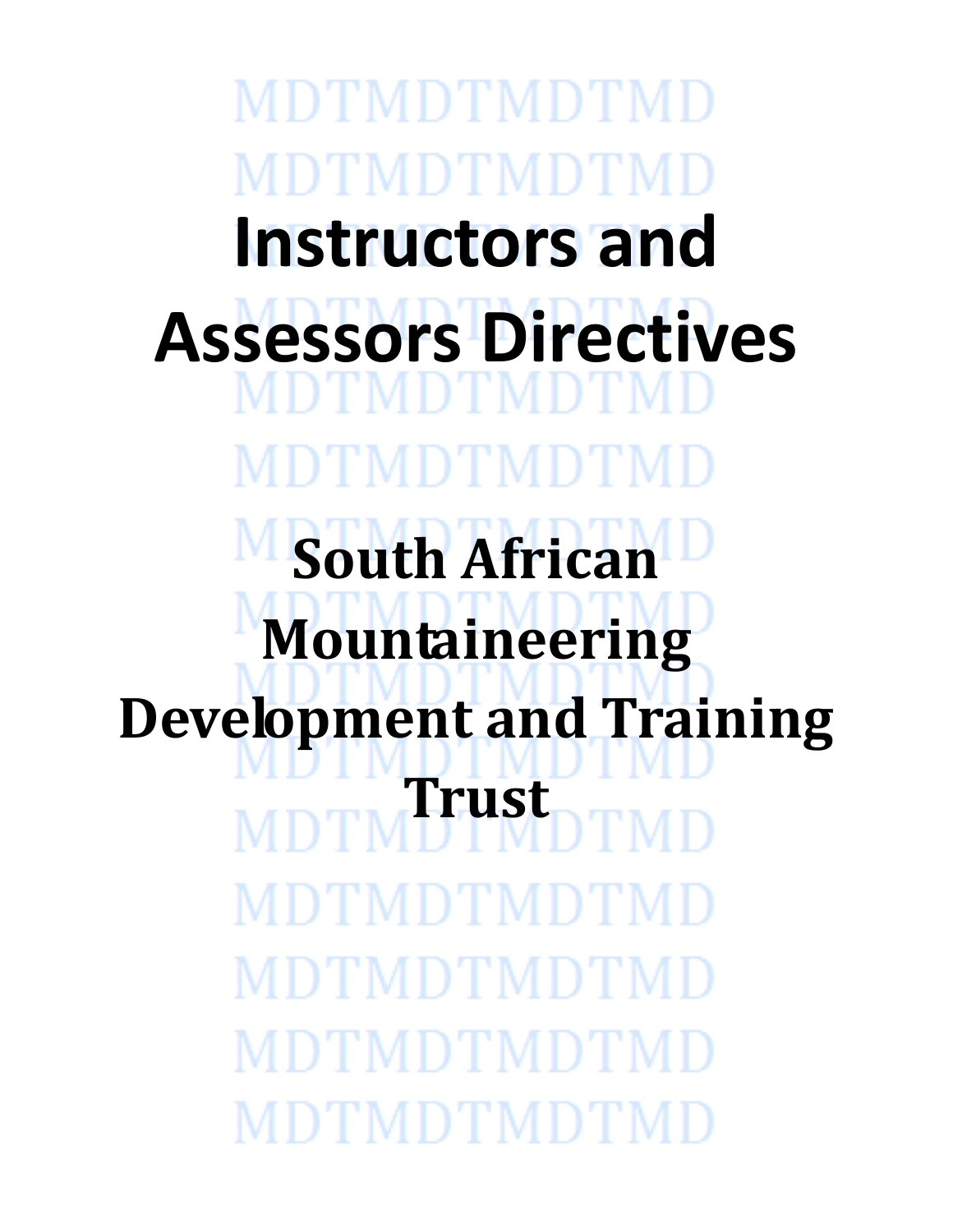# **Table of Contents**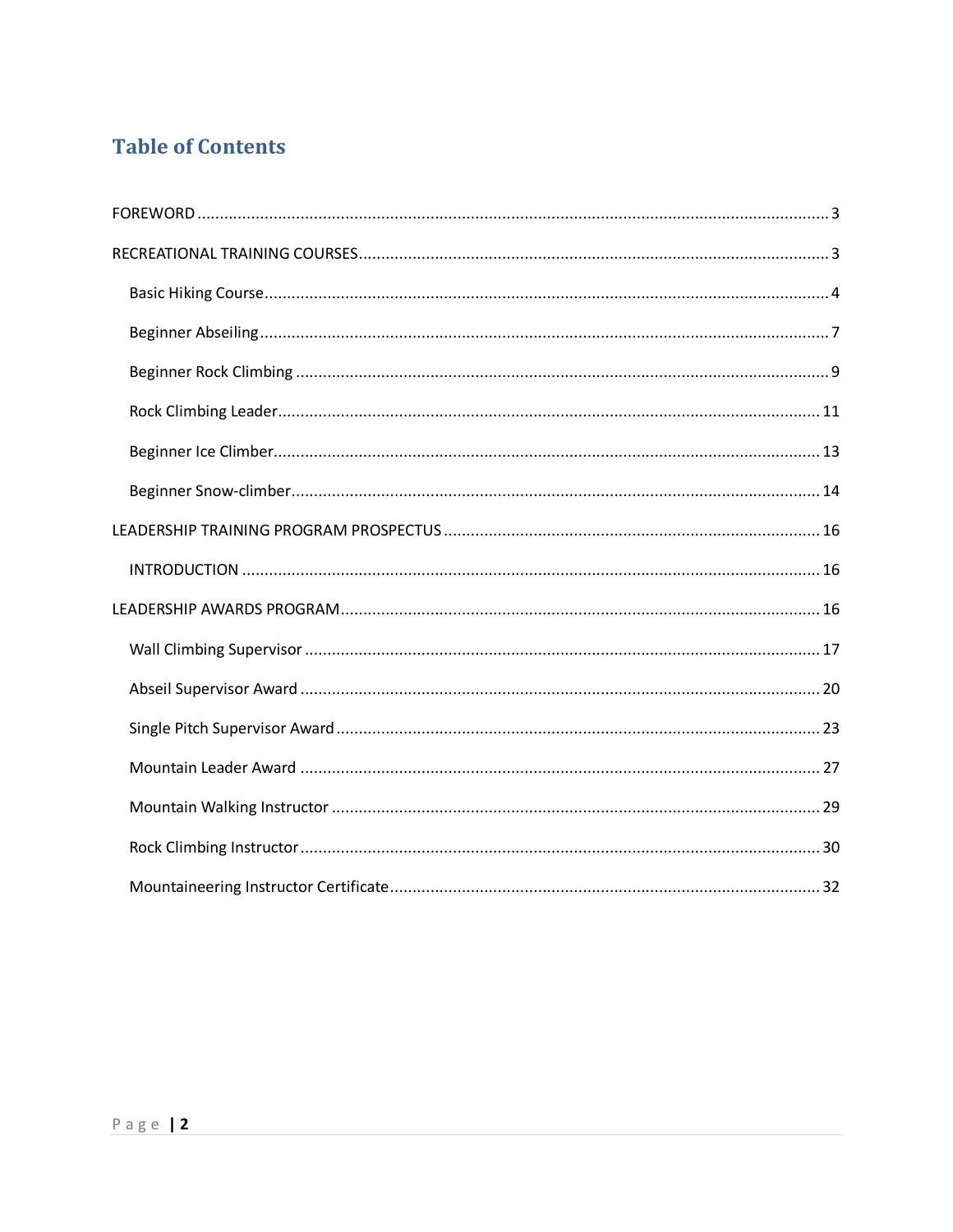# <span id="page-2-0"></span>**FOREWORD**

This document outlines the specific details of the MDT awards and assessments and aims to give clear instructions and guidelines to how courses and assessments are to be run. This document will be of interest to both the leaner and the instructor.

# <span id="page-2-1"></span>**RECREATIONAL TRAINING COURSES**

The recreational program is primarily concerned with good personal recreational practice, resulting to the safe enjoyment of the activity. It does not include leadership skills nor is it intended as a leader training program.

There is no assessment included in this section of the MDT program, and as such no certification will occur at these levels.

Some of these courses, as indicated, are recommended as feeder courses for the Leadership Training Program.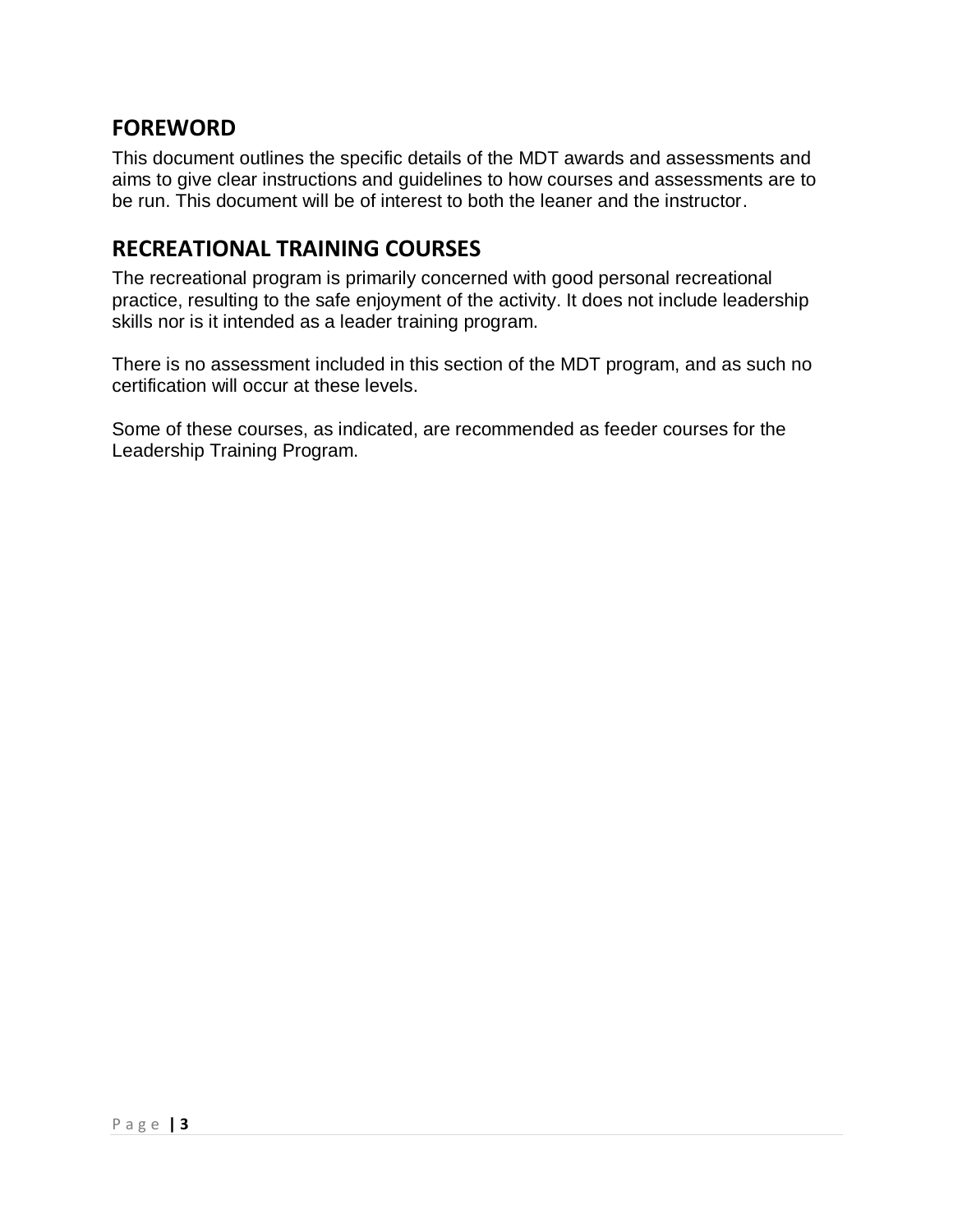# <span id="page-3-0"></span>**Basic Hiking Course**

(Feeder course for the Mountain Leader Award)

**Aims:** The Basic Hiking Course is a personal recreational training course provides training for those who wish to learn to hike on trails or on very easy off trail areas safely.

### **Duration**: 3 days

1 day theory, 2 days practical and must include at least 1 nights camping. The practical must include walking in some mountain country of southern Africa that has marked paths. The leaner/s must do 4 hours of navigation on the 2 practical days using the skills they have been shown. At least 2 hours total should be in restricted visibility on a path. This could either be in mist or at night. Some easy cross country navigation can also be done. They must have the opportunity to navigate along a given course, find a suitable campsite or cave, set up a stove, cook their own meals, find suitable drinking water, identify areas for human waste. During the time they must be able to see other good or bad camping areas and to identify common hazards.

### **Equipment**

All usual overnight hiking equipment to be shown and demonstrated.

# **Basic navigation**

- Contour lines
- Contour intervals
- Understanding basic map scales
- Understanding basic map symbols
- Setting a map to terrain with and without the use of a compass
- Parts of a protractor compass and their uses
- Take a bearing with map and compass
- How to walk on a bearing using sighting objects
- Taking a Field bearing and its uses
- **Notes:** The navigation can be shown in theory by using instructional aids and films.

### **Nutrition**

- Demonstrate the use of 2 different hiking stoves
- Show different types of light weight foods

# **Camp-craft and camp-hygiene**

- Show good camping areas such as sheltered areas in trees, flat ridges and near rivers. Show dangers of flash floods, lightning danger areas and high wind areas.
- Show good areas for the latrine and speak about methods of how to dispose of human waste in the mountains.
- Show places of good water quality and when water quality may be compromised.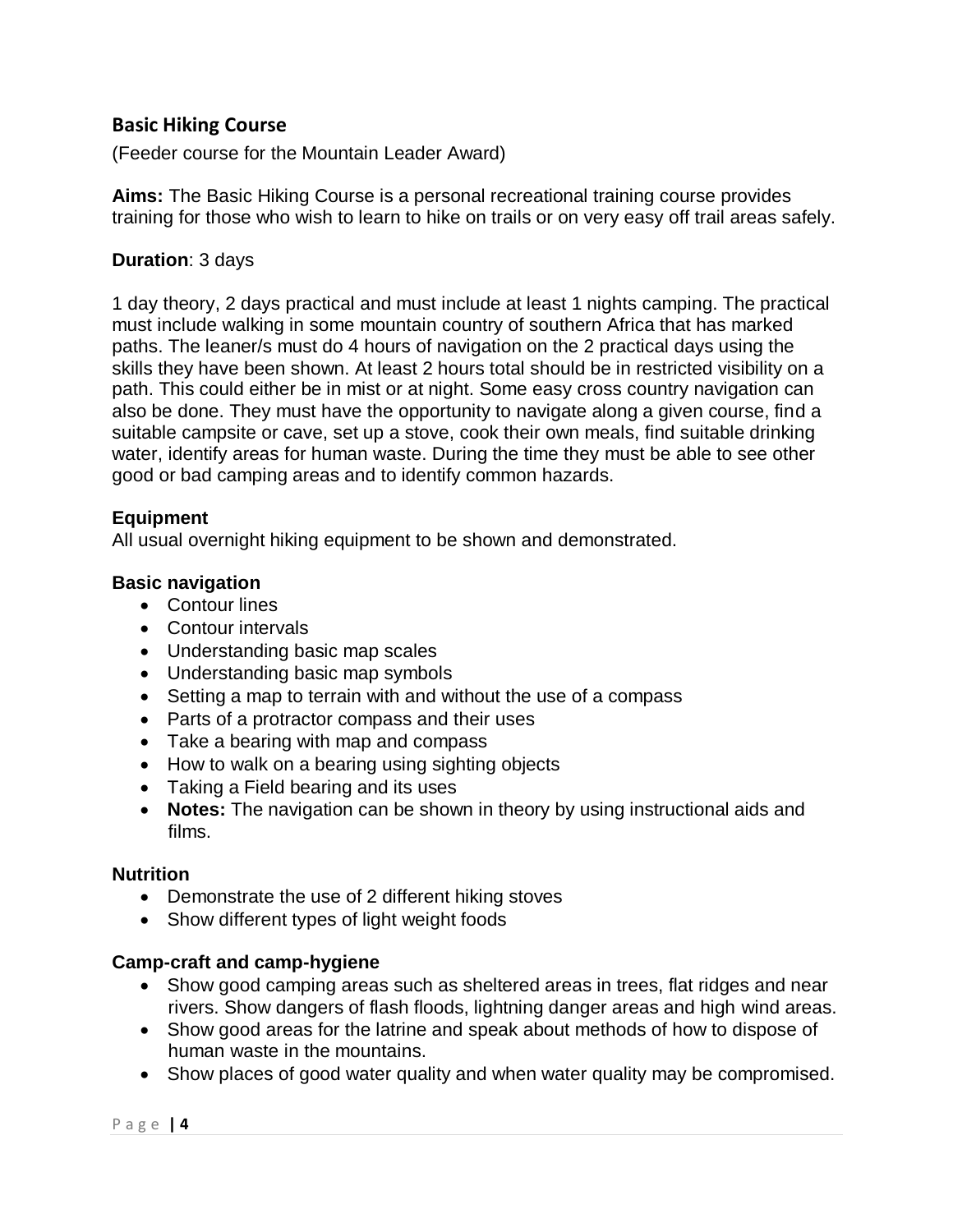### **Basic weather**

- Show what cirrus, cirrostratus, nimbostratus, cumulus and cumulonimbus clouds look like and what they mean to the hiker.
- Must also have a basic knowledge of southern African weather patterns, both in winter and summer with the emphasis on the area where the course is given.
- They must know what weather signs could bring about dangerous weather in that area.
- For example, Berg winds occur in the Drakensberg from June to November and mean that a cold front, with possible snow is approaching.

### **Common hazard avoidance**

- Lightning what areas of a wilderness or mountain area is considered safer, as well as what area or objects to avoid.
- Rivers avoid camping on flood plains, narrow valleys can have flash floods, debris floating in the river
- Wet and snow conditions on slippery ground. Know the hazards of these conditions and where they could be found.
- Steep ground and how to avoid and recognize these areas.
- Bad visibility When it can occur and what common mistakes it can bring about, missing path junctions, inaccurate time estimations.
- High winds when they can occur, where to camp in relative shelter, lee and windward sides of hills.

### **Emergency procedures**

 Stay calm, sit down and make a plan, carry the relevant rescue numbers, mountain rescue structures in South Africa.

### **When reporting an emergency /death:**

**Do's.............**

- Stay in cell phone range or near to the landline phone that was used to make the call
- Give your name and phone number
- Give the exact location
- Give the patient's name age and gender
- Give the symptoms or problem
- The present weather conditions

### **Don'ts...............**

- Don't panic
- Don't make hasty decisions. Most emergencies are sorted out better after a little thought and planning.
- Administer First Aid to the best of your ability and training.
- In the case of a known fatality, do not move a corpse or disturb the area until authorized to do so by the police.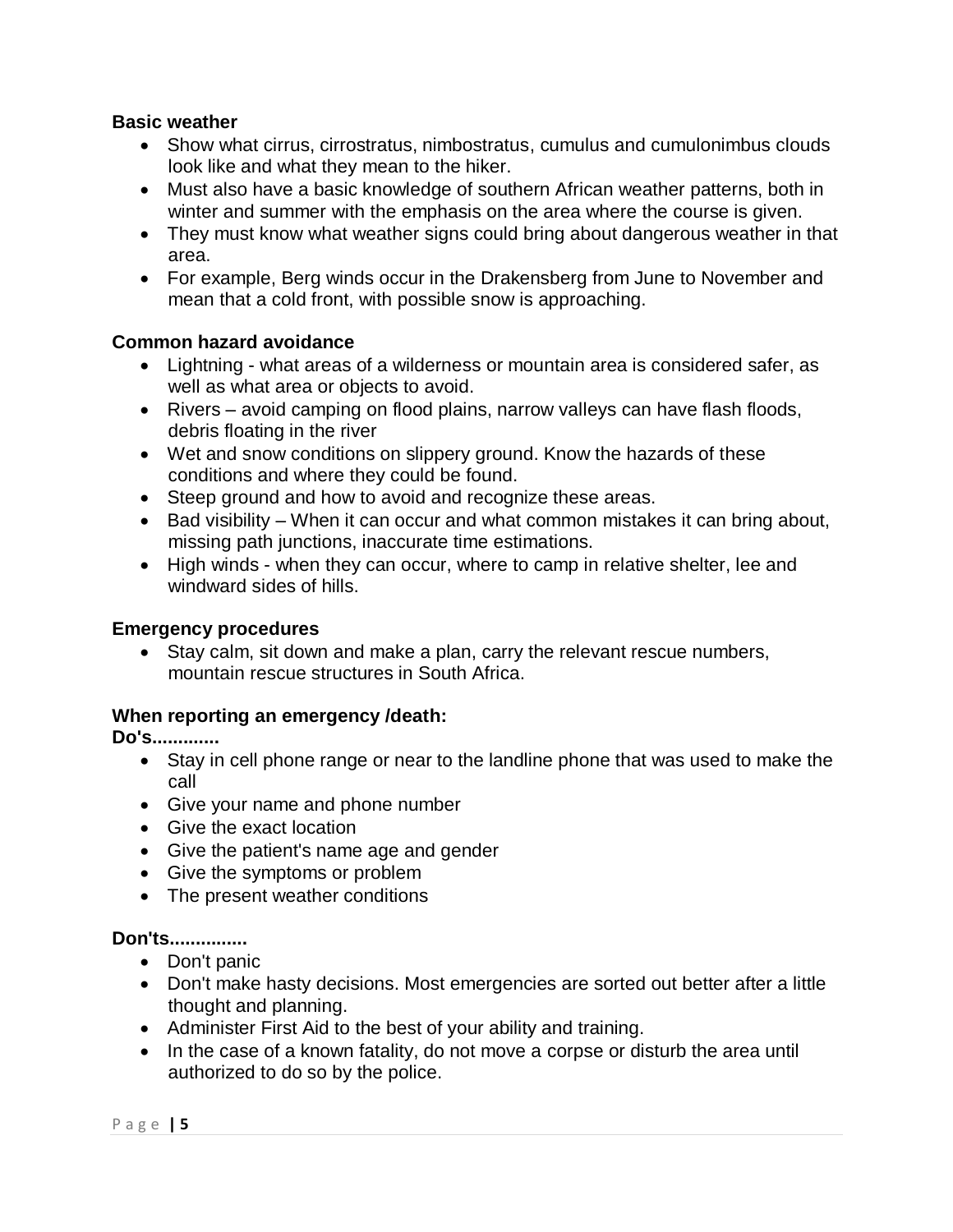# **The course does not cover:**

- Expedition skills
- Off Trail navigation
- Improvised rescue
- Steep terrain
- River crossings
- The supervision or leadership of other hikers
- Any rope work skills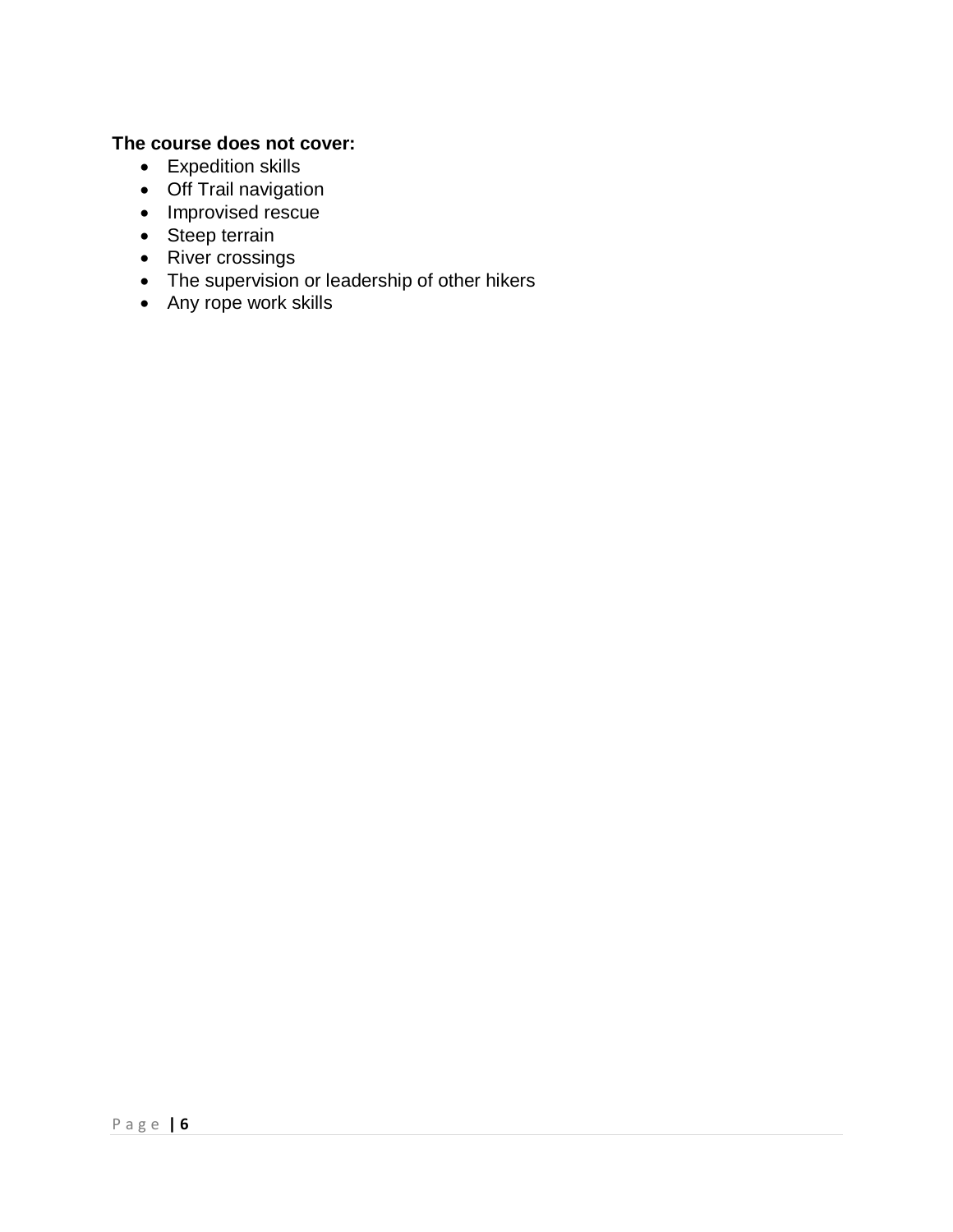# <span id="page-6-0"></span>**Beginner Abseiling**

(Feeder course for the Abseil Supervisor Award Course)

The Abseil personal recreational training course provides training for those who wish to learn to abseil safely without a safety rope back-up.

# **Duration:** 2 days

**The aim** of this course is to make a person competent at setting up a retrievable or non re-releasable abseil and being able to descend the rope safely. The course must be conducted at a natural cliff where there are sound natural anchor points and or bolted belays. The practical skills which are demonstrated and taught can be carried out in an integrated teaching environment.

### **Knowledge off equipment**

- Show and demonstrate the following items: tubular belay devices, figure 8 descender, sit-harness types adjustment and fitting, helmets, clip-gate and screw-gate karabiners, prusik loops and 2 x types prusik knots, slings, bolts auto locking belay devices (eg Lory or Grigri)
- Identification of semi-static and dynamic ropes and their uses, certification symbols, breaking strengths of ropes and accessory cords.

### **Setting up a belay system:**

- Natural anchors and or bolts and how to equalize the system.
- Demonstrate ropes and cordelettes.

### **Setting up a fixed line and retrievable abseil**

- Show the difference between retrievable and fixed single rope abseils.
- Leaner must set up and descend both types

### **Types of knots**

• Figure 8 on-the-bight, rethreaded figure 8, clove hitch, 2 prusik knots

### **Prusiking**

• Show how to ascend a rope and how to change from descent to ascent while on the rope.

# **Abseiling and self belay**

• Show how to use a prusik and or shunt as self belay.

### **The course does not cover:**

- The skills needed to approach and retreat from mountain crags
- Access to any location where escape is not easily possible from the top and the bottom of the abseil site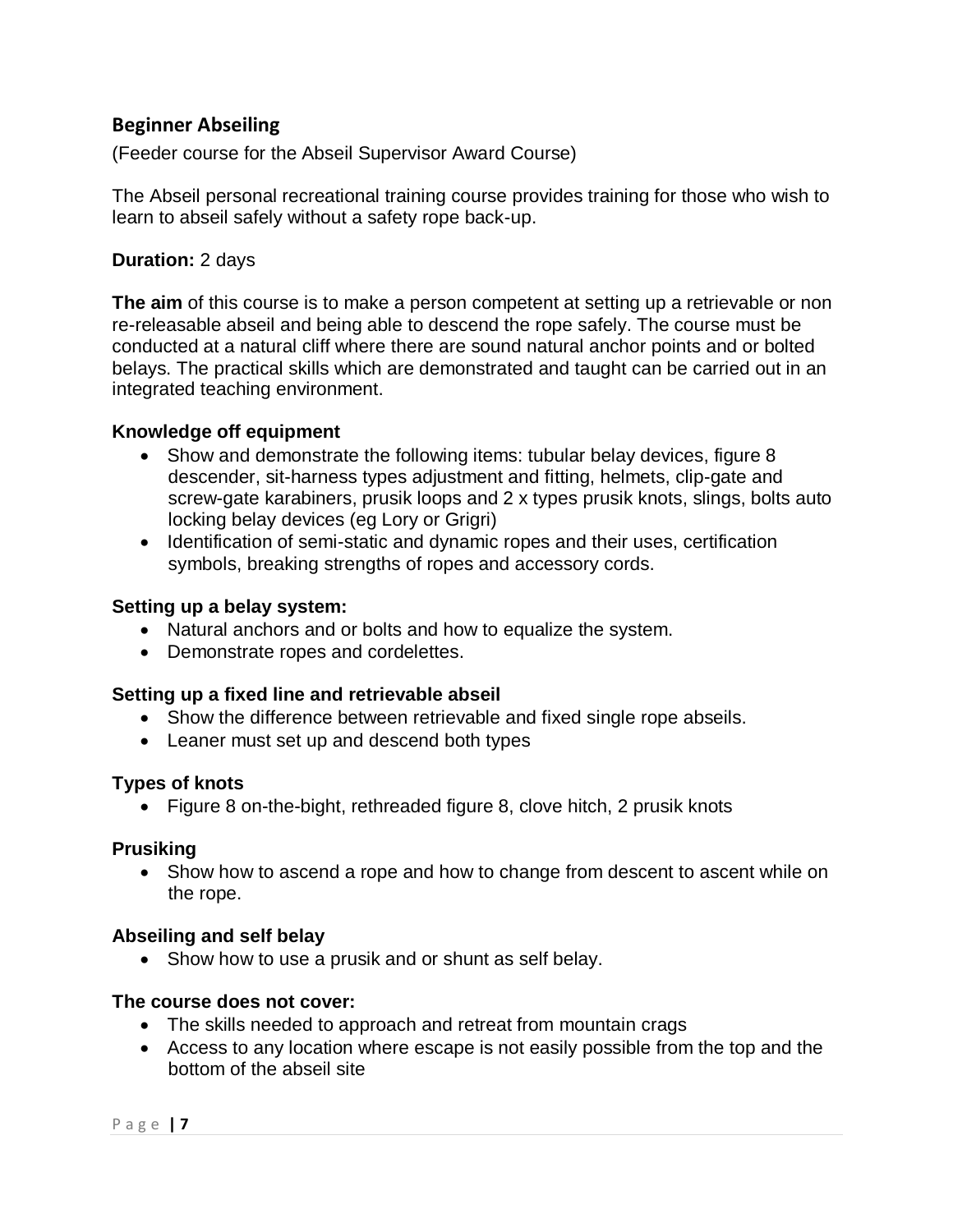- Re-leasable abseils.
- Multiple abseils, or abseils that involve intermediate stances
- The supervision or leadership of other abseilers
- Industrial access situations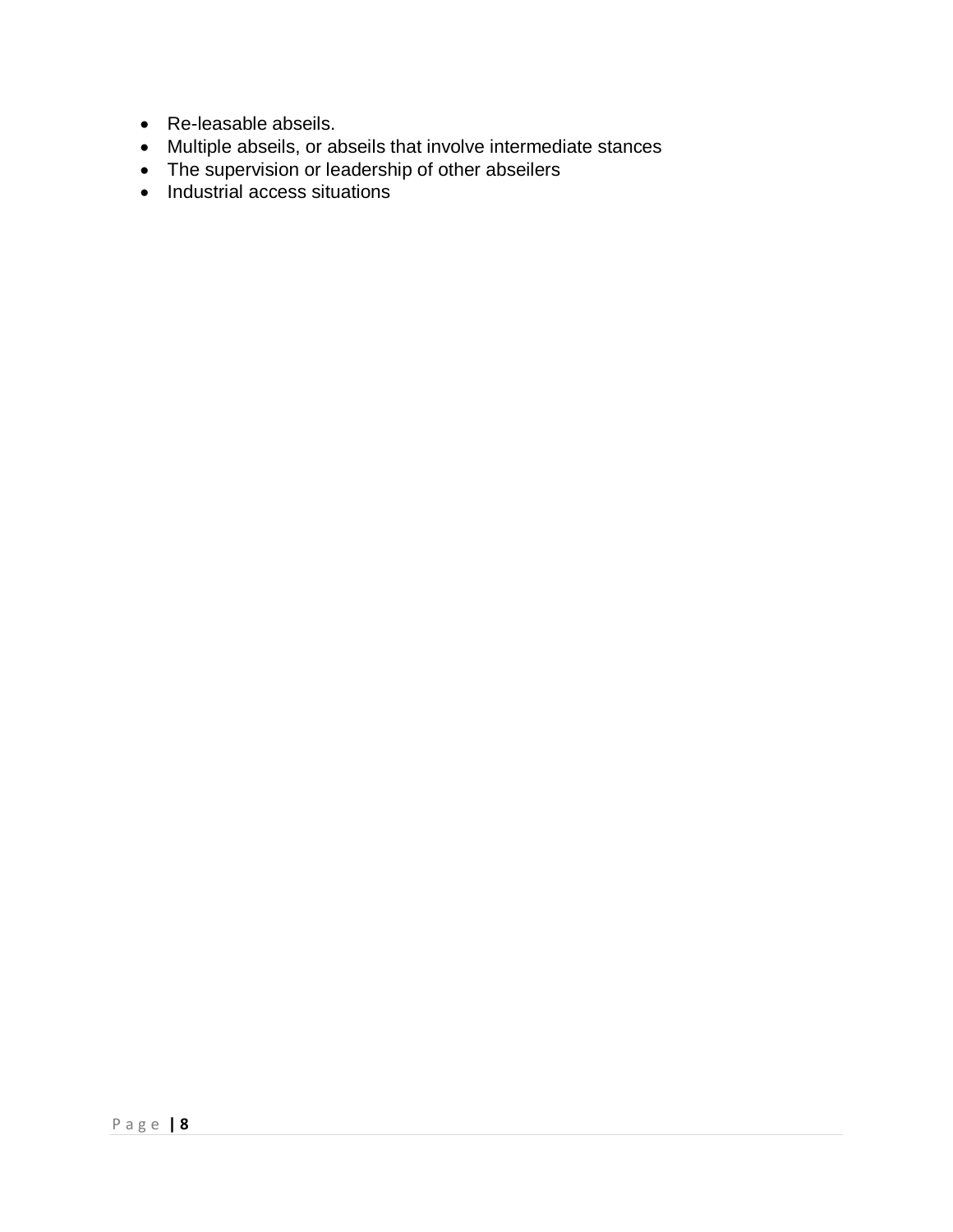# <span id="page-8-0"></span>**Beginner Rock Climbing**

(Feeder course for Single Pitch Supervisor Award)

The Beginner Rock Climbing Course is an introductory personal recreational training course, which provides training for those who wish to be introduced to the sport of rock climbing. The course covers both Traditional and Sport climbing skills.

### **Duration:** 2 days

This course is aimed at teaching the learner to have a basic foundation in recreational rock climbing, both Trad and Sport climbing. It must encourage the leaner to want to climb more and to increase experience and therefore should be mainly practical in nature. They should get a good idea of how to set up top and bottom ropes, how to second climbs and how to clean sport routes. If they have prior experience they could be taught to do basic leading (to be done at the discretion of the instructor). The course can also include easy multi-pitch climbing with large stances where the instructor is in control at all times. The practical skills which are demonstrated and taught can be carried out in an integrated teaching environment.

### **Basic knowledge of equipment**

- Show and demonstrate the following items: tubular belay devices, figure 8 descender, sit-harness types adjustment and fitting, helmets, clip-gate and screw-gate karabiners, prusik loops, slings, bolts auto locking belay devices (e.g. Lory or Grigri)
- Identification of semi-static and dynamic ropes and their uses, certification symbols, breaking strengths of ropes and accessory cords. Understand the differences and uses of Single and double ropes.
- Placement of cams, nuts and hexentrics.

# **Seconding of Traditional climbs**

 Must belay the leader on double and single ropes, second climbs and remove running belays of the leader.

# **Seconding Sport routes**

 Must belay the leader on single ropes and then remove runners from the bolts, but not thread the chains.

# **Top Roping**

 Must set up and equalize a belay system and then belay from the top and from the bottom.

# **Types of climbing activities**

 Understand what is free climbing, aid climbing, bouldering, mountaineering, ice climbing. Can be done by means of practical demonstration or media.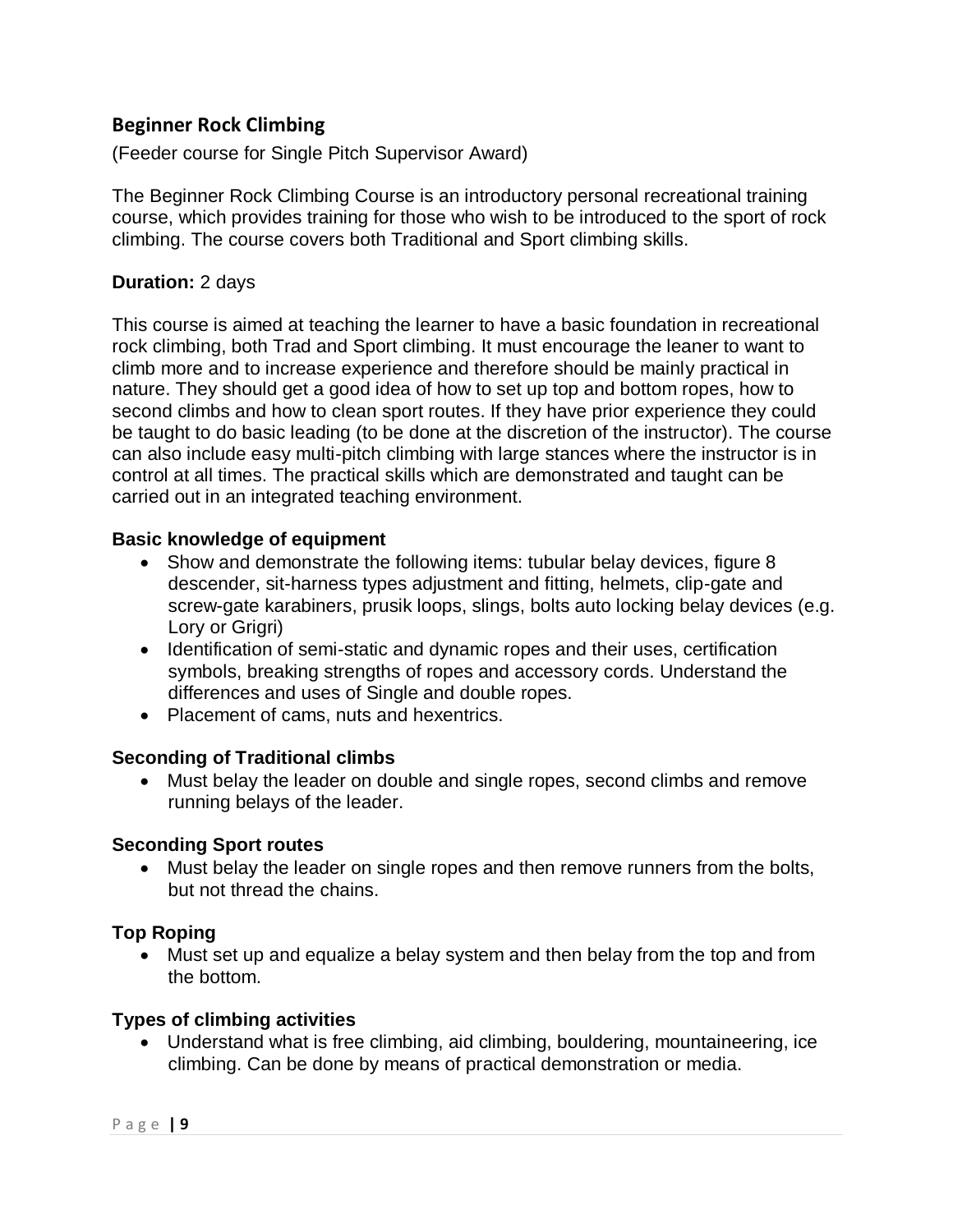### **Knots and tying-in**

 Figure 8 on-the-bight, rethreaded figure 8, clove hitch, 2 prusik knots and how to tie into a harness.

### **Basic abseiling**

- Show the difference between retrievable and fixed single rope abseils. Leaner must set up and descend both types.
- Show how to use a prusik and or shunt as self belay.

### **Prusiking**

• Show how to ascend a rope and how to change from descent to ascent while on the rope.

### **Climbing grades**

Explain how the South African climbing grade system works.

### **Leading on Trad or Sport climbs**

• This is done at the instructor's discretion and should show how to clip bolts or trad protection while leading.

### **The course does not cover:**

- The skills needed to approach and retreat from mountain crags
- Access to any location where escape is not easily possible from the top and the bottom of the climbing site
- Multi pitch climbing skills
- Improvised rescue skills
- The supervision or leadership of other climbers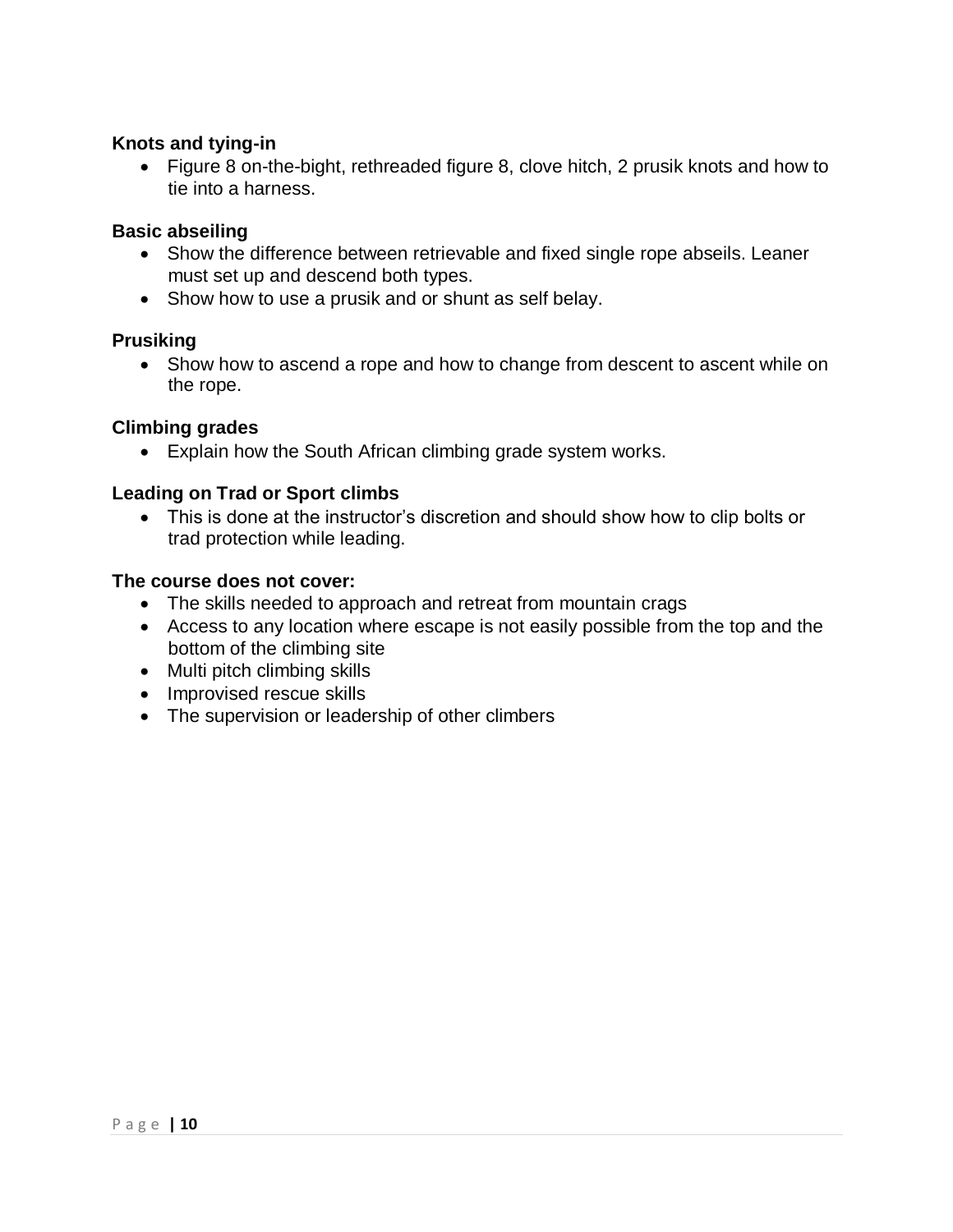# <span id="page-10-0"></span>**Rock Climbing Leader**

(Feeder Course for the Rock Climbing and Mountaineering Instructor Award)

The Rock Climbing Leader Course is a personal recreational training course which provides training for those who wish to learn to lead climb. The course covers both Sport and Traditional climbing in a single and multi -pitch context.

# **Duration:** 3 days

This course is mainly aimed at teaching the learner how to climb multi-pitch routes in parties of up to 3 people in semi remote areas. It also aims to show the skills needed to retreat from high crags. The course is usually carried out on easy multi-pitch climbs and the instructor needs to be in full control of the teaching session. Learners are required to be able to safely lead single pitch climbs on both trad and sport prior to attending. They must also be able to safely abseil without the use of a personal safety rope. They must also be able to set up top and bottom rope anchors prior to attending. The course must include at least 4 multi-pitch routes which includes climbing in pairs and in threes. The leaner must also lead certain pitches and set up stances. The practical skills which are demonstrated and taught can be carried out in an integrated teaching environment.

### **Access & the environment**

- Awareness of land owners, both private and governmental in South Africa and the differing access arrangements.
- Awareness of the impact of climbing in wilderness areas, including litter, path erosion, bolts, hygiene and security.

# **Equipment**

- Identification of semi-static and dynamic ropes and their uses, certification symbols, breaking strengths of ropes and accessory cords.
- Understand the differences and uses of Single and Double ropes in leading and in abseiling.
- Fall factor and impact force calculation.
- Use of plaquettes (reverso) in both modes, karabiner-brake.

# **Knots and tying-in**

 Figure 8 on-the-bight, re-threaded figure 8, Bowline, munter-hitch, alpine butterfly, clove hitch, overhand knot, double fisherman's knot, 3 types prusik knots.

### **Improvised techniques**

- Show improvised methods of placing trad protection. E.g. stacked nuts. Descending and belaying use a munter-hitch, abseiling using a karabiner brake.
- Rope management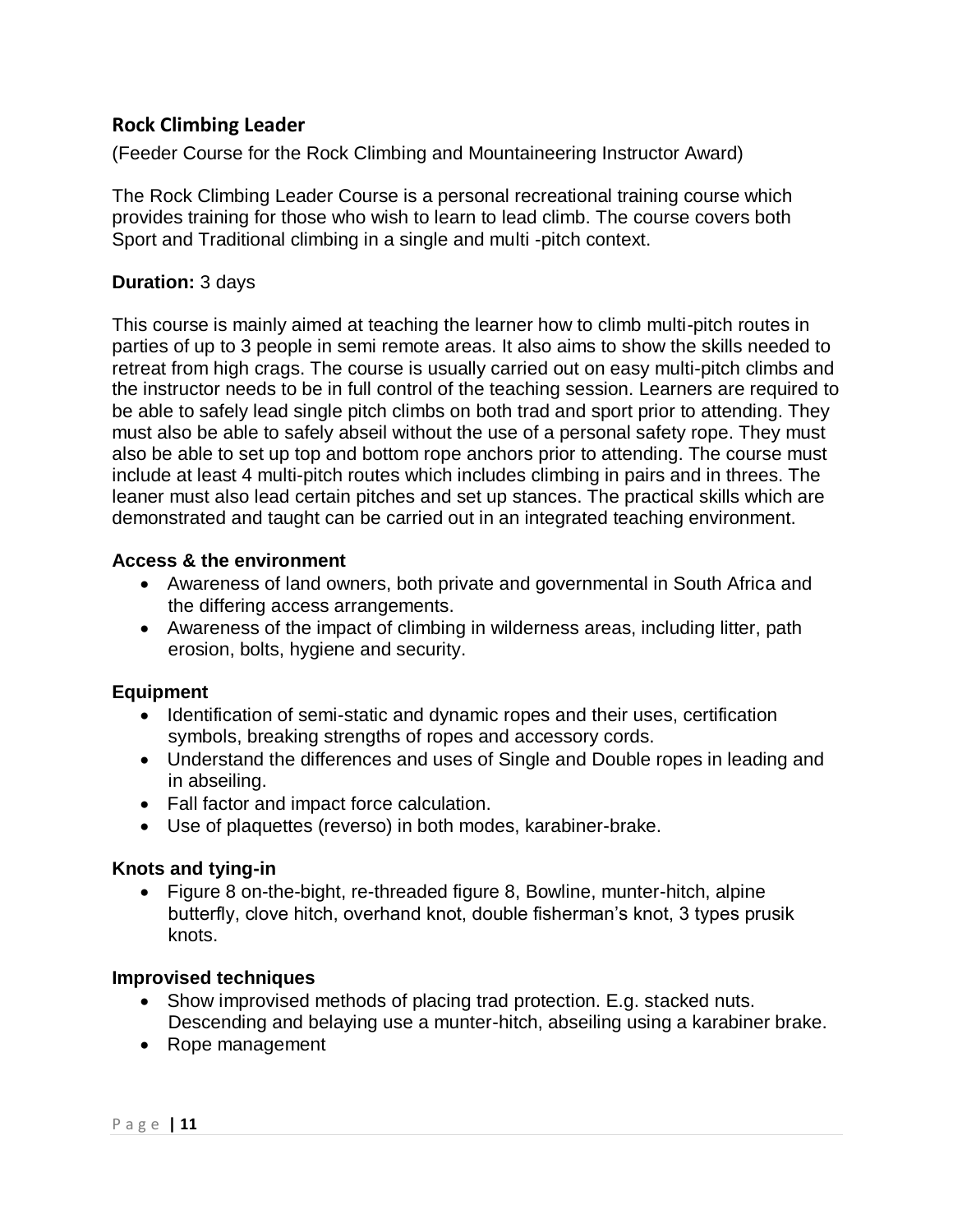The leaner must be taught to use double ropes to good effect in order to minimize rope-drag and also to simul-climb 2 seconds at the same time. Both seconds must be protected adequately including on traverses.

### **Stance management and changeovers**

- Show multi-directional belay stance set ups, changeovers for 2 alternation leads, changeovers for 2 with one leader, changeovers with 3 person party.
- Rope coiling and stashing skills at stances.

### **Abseiling in a multi-pitch environment**

• Improvised abseil points, retrievable abseils, self belays for abseiling and joining ropes for long abseils.

### **Speed climbing skills**

• Simul climbing of 2 seconds at the same time, route finding and guide book interpretation, joining of pitches and moving together over easy ground in a party of 2 persons.

### **Improvised and basic rope skills**

• Body belays, classic abseils and shoulder belays

### **Emergency procedures**

- Relevant rescue numbers, mountain rescue structures in South Africa.
- Ascend rope using prusiks
- 3:1 haul system in the context of a normal belay setup.
- 2:1 assisted haul system in the context of a normal belay setup.

### **The course does not cover:**

- The skills needed to approach and retreat from mountain crags
- The supervision or leadership of other climbers
- Aid climbing
- Alpine climbing skills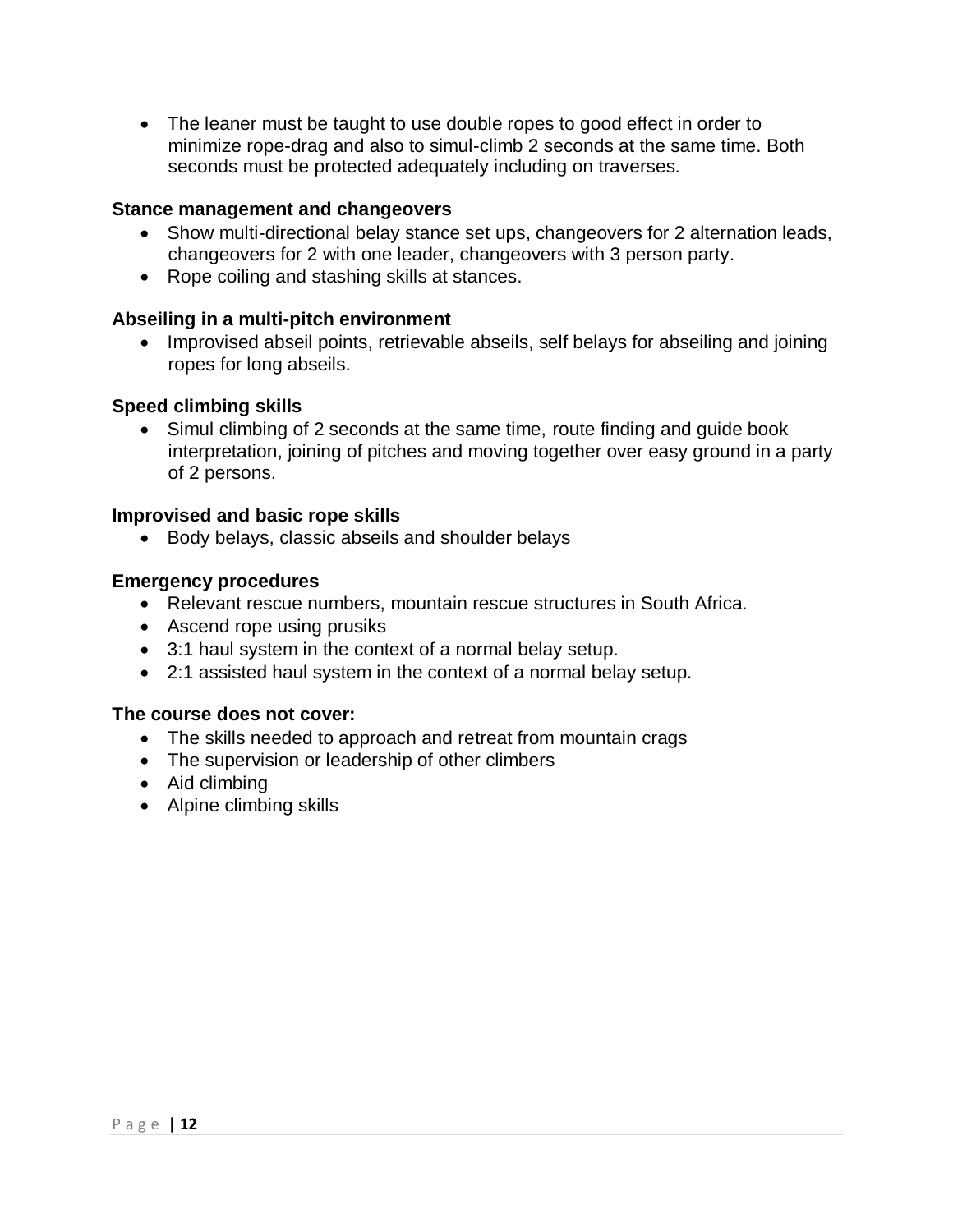### <span id="page-12-0"></span>**Beginner Ice Climber**

(Feeder Course for Mountaineering Instructor)

The Beginner Ice Climber Course is personal recreational training course provides training for those who wish to learn to climb single and multi pitch ice routes.

#### **Duration**: 3 days

This course would usually involve teaching climbers good technique on steep water-ice on a high mountain cliff. Participants should have some other hiking and rock climbing experience before attending this course. The course would usually entail some top roping and seconding of easy ice routes.

#### **Ice climbing equipment and care**

- Explain what and how ice tools, crampons, ice boots and screws work.
- Adjust and fit crampons to boots.
- How to care and sharpen ice equipment.

#### **Ice-belay setups and ice screw**

• Demonstrate how ice screws are placed and removed and how belay systems are set up and equalized.

#### **Ice climbing grading systems**

 Explain how the South African technical and commitment grading system works and mixed grade system works in southern Africa.

#### **Front pointing on ice**

 Teach and demonstrate good front point technique on a bottom rope or seconding situation.

#### **The course does not cover:**

- Alpine skills such as glacial travel, avalanche awareness, twin rope techniques
- Hiking skills such as navigation and weather patterns
- The supervision or leadership of other climbers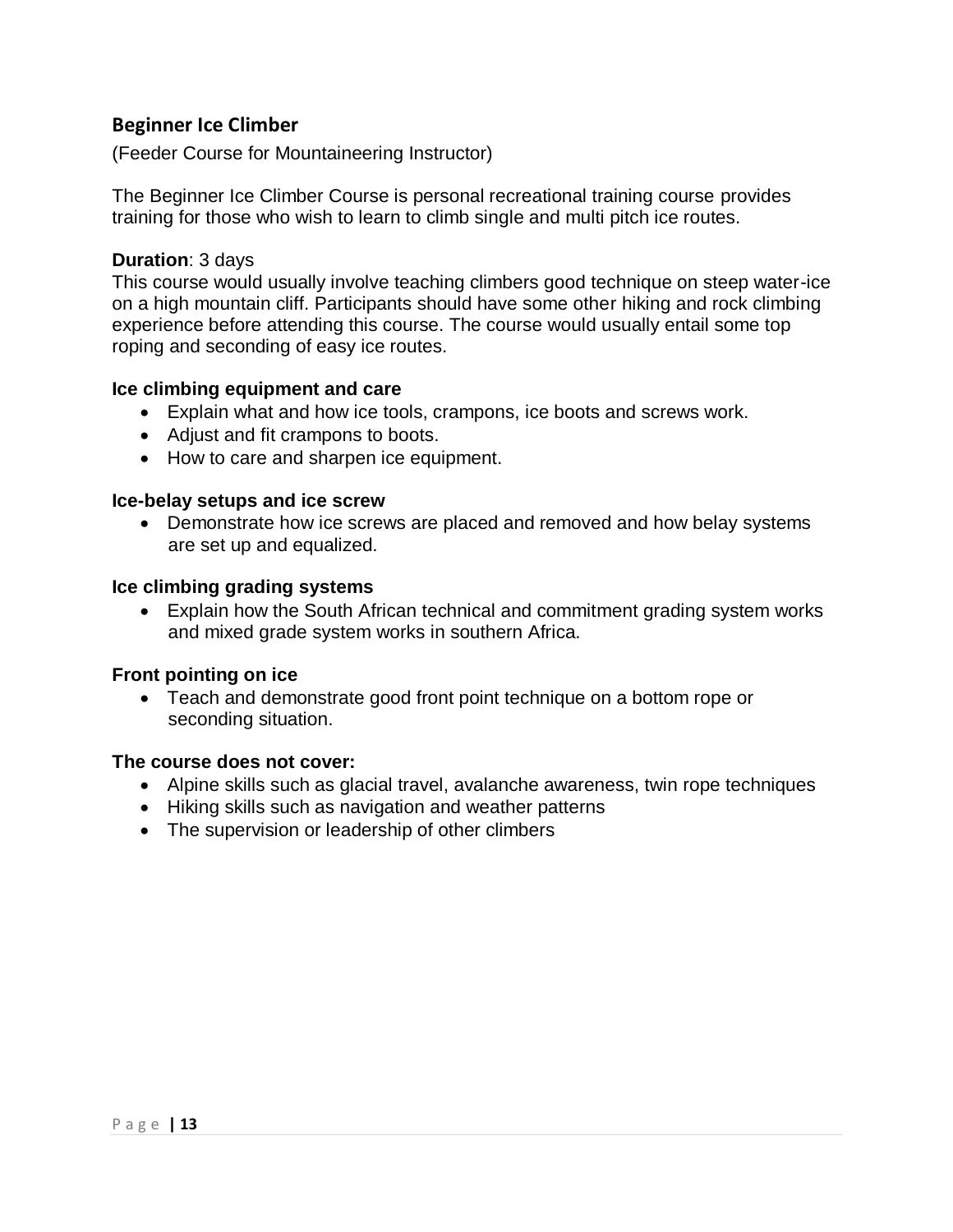### <span id="page-13-0"></span>**Beginner Snow-climber**

(Feeder Course for Mountaineering Instructor Award)

The Beginner Snow-climber Course is personal recreational training course which provides training for those who wish to learn to climb snow climbs and snow gullies on the African continent or other similar mountains. It would also give the participant a good grounding for climbing snowy mountains above 4000m.

#### **Duration:** 3 days

This course would usually take place in a snow gully in the Drakensberg or Cape mountains. It involves climbing and descending easy angled snow slopes and perhaps some steep sections. The participant should learn good technique when walking in crampons and using a walking ice-axe.

#### **Snow climbing equipment and care**

- Demonstrate and explain how crampons and ice -axes are used, cared for and adiusted.
- Explain how snow and mountaineering equipment differs from water ice climbing equipment.

#### **Introduction to placing and building snow belays**

 Show, bucket-seat belay, snow bollards, ice bollards, buried ice-axe belay, bootaxe belay and deadboy belay (snow-fluke).

#### **Properties of snow**

• Show layers, névé, powder-snow and basic avalanche snow block.

### **Snow grading systems in the world and in South Africa**

 Explain to the French adjectival method and the SA system, including SA mixed grades.

#### **Seconding snow climbs**

- Spend time moving up and down snow slopes with no crampons and using crampons.
- Show slash steps, and at least 2 methods of ice axe arrest.

#### **Moving together on a rope**

- Move together up and down a snow slope or a full climb while roped together.
- Show alpine butterfly knot and correct rope coiling and tie-off.

#### **Escape or retreat from a snow climb**

- Cut and use a snow bollard for abseil.
- Snow holes and emergency shelters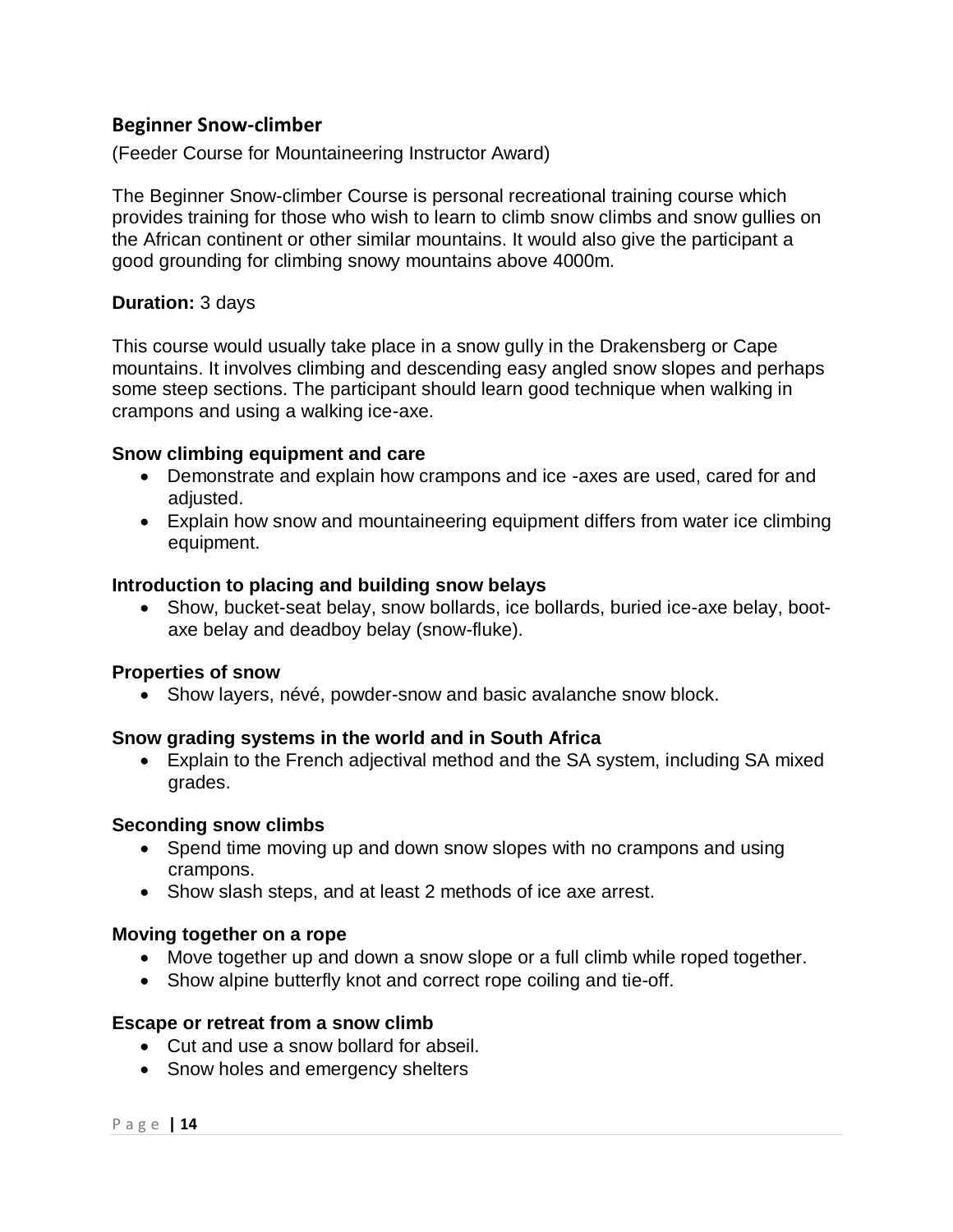Show suitable places to build a snow bivvy. Build a snow shelter or hole.

### **Introduction to high altitude health problems and their avoidance**

Explain in-field or in a classroom how high altitude effects the human body, its symptoms and how to avoid HAPE and HACE.

#### **The course does not cover:**

- Alpine skills such as glacial travel, avalanche awareness and crevasse rescue
- Hiking skills such as navigation and weather patterns
- The supervision or leadership of other climbers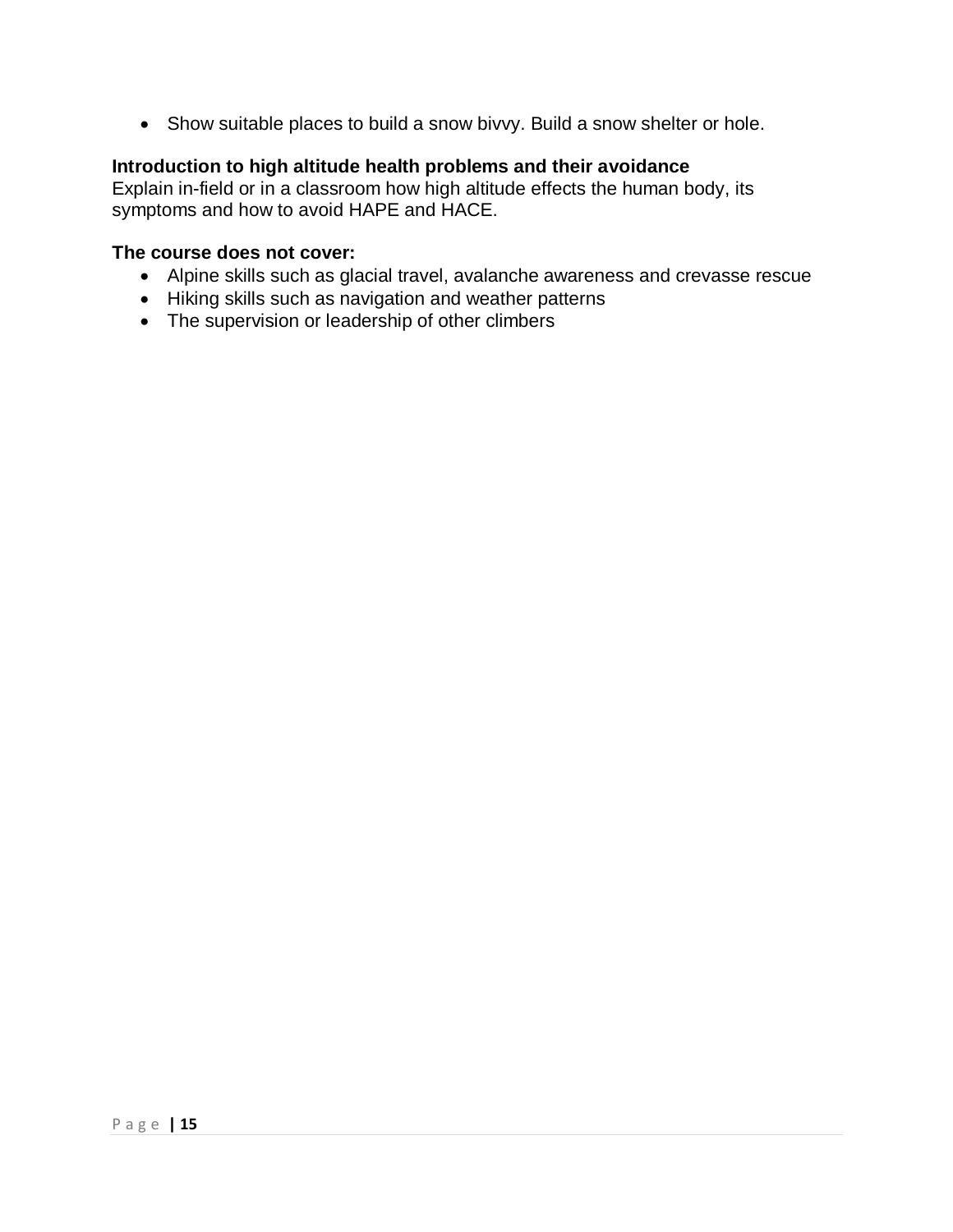# <span id="page-15-0"></span>**LEADERSHIP TRAINING PROGRAM PROSPECTUS**

# <span id="page-15-1"></span>**INTRODUCTION**

The program is primarily concerned with good leadership practice, resulting to the safe enjoyment of the activity. Courses are not intended as basic skills training for people who have little or no experience in the activity. These courses are intended to train "mountain leaders" and as such they are expected to already have substantial personal recreational experience in the activity or have attended an appropriate MDT Recreational Training Course.

Completion of a training course alone, without taking an assessment course, is not a qualification in itself, although it may be of considerable benefit to the trainee in their personal recreational capacity.

# <span id="page-15-2"></span>**LEADERSHIP AWARDS PROGRAM**

The program provides training and assessment in nine partially independent awards for those who are in a position of responsibility in each discipline. They are suitable for individuals working in a voluntary capacity. The separate awards cover: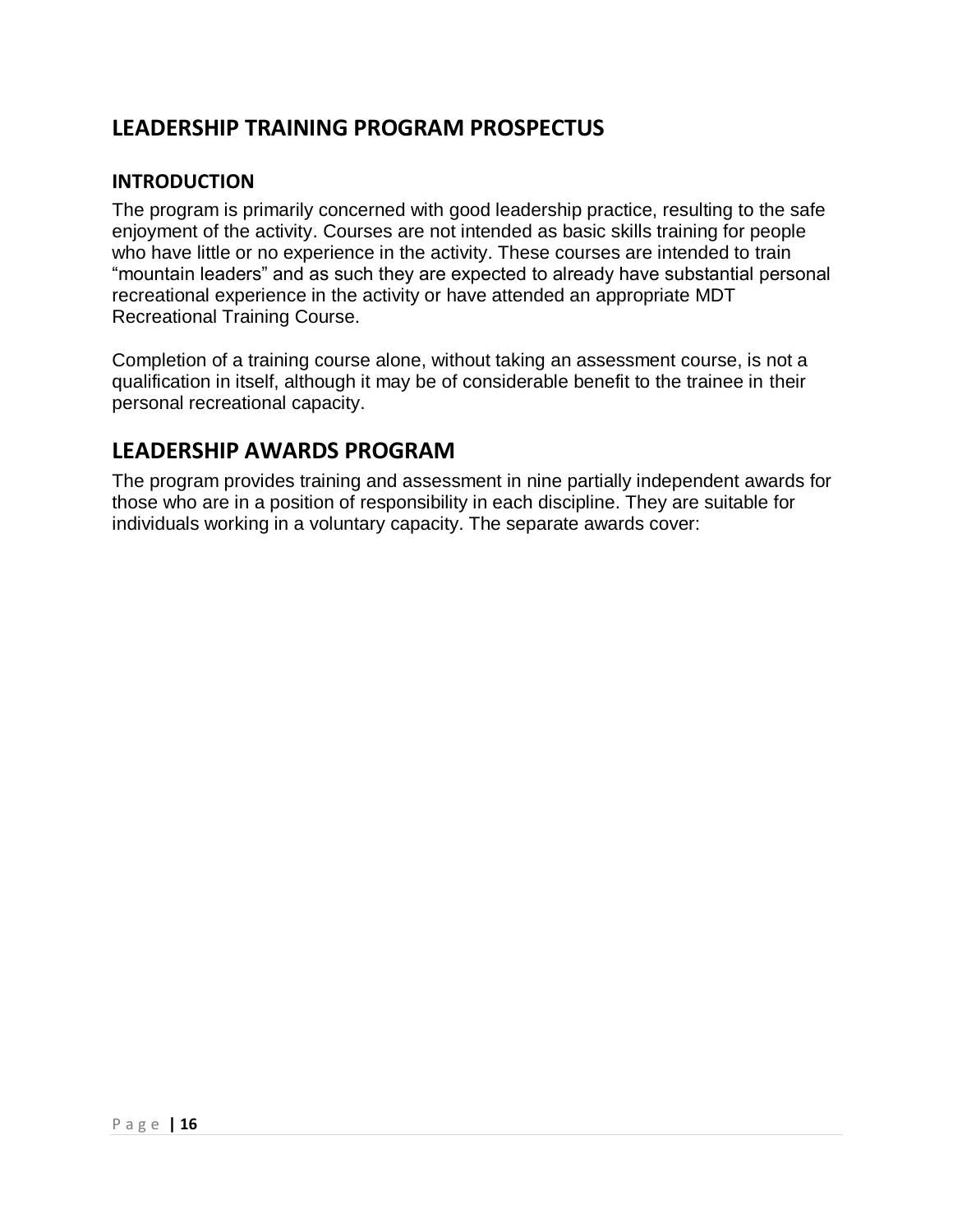# <span id="page-16-0"></span>**Wall Climbing Supervisor**

The Wall Supervisor Award provides training and assessment for those who supervise bolted top-rope and leader rock climbing on artificial walls and easily accessible natural crags. The emphasis is for the supervisor to see that safe techniques are used in a controlled artificial climbing environment and on easily accessible Sport climbing cliffs.

### **Duration:** 2 days

### **Assessment**: 1 day

This course must take place for one day at a bolted artificial climbing wall and another day at an easily accessible sport cliff.

### **Knots**

Rethreaded Figure 8, Figure 8 on the bite, clove hitch, double fisherman's knot.

### **Belay techniques**

- Demonstrate the use of various belay plates, Figure 8 devices and auto-locking belays.
- Show good and safe techniques.

### **Artificial (bolted) anchor points**

- Show how to clip into bolted anchors and how to recognize sub standard or weakened bolts.
- Show what a proper stainless steel bolt and hanger looks like before insertion.

# **Supervising top roping**

- Show how to set up and supervise a bottom rope.
- Use tie-off belays and back-up belays (double belays) when beginners are learning to belay others.

# **Supervising bolted lead climbing**

- Show how to belay a lead climber on a sport climb. Belayer stands close to the wall, watches climber, careful when leader clips the first 2 bolts, hand on rope at all times, clear communications and lowers off safely.
- Leaner must be able to thread lower-off chains correctly and safely.

# **Lead climbing**

• Leaner must be able to lead a climb on an artificial wall or cliff and safely thread the lower-off chains.

### **Supervising bouldering**

• Demonstrate good spotting.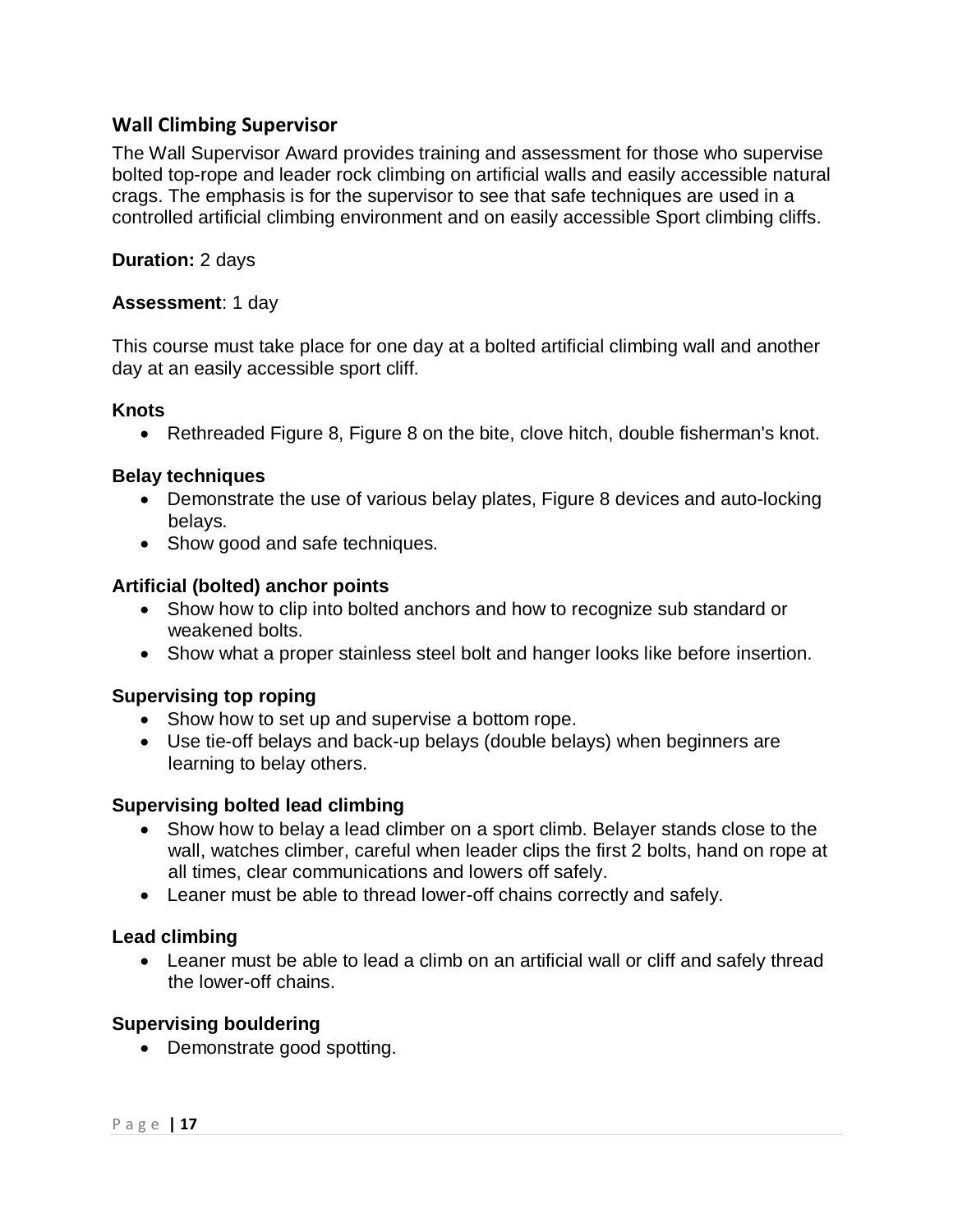### **Rope types and uses and equipment care**

- Show Single and Double ropes and explain their properties and uses.
- Explain the uses of a semi static rope.
- Explain UIAA and EN labels and certifications.
- How to care for, store and clean climbing equipment.

### **Personal abseiling**

- Using bolts as anchors teach how to abseil down a cliff or wall safely.
- Learner must get to stage of confidence where a safety rope is no longer needed.
- Teach to use a prusik as safety backup. (This is abseiling only for the supervisor.)

#### **Technical knowledge**

- Basic understanding Fall factors or impact forces in the safety chain.
- Show and explain what a fall factor is and how to calculate.

### **The Award does not cover:**

- The skills needed to approach and retreat from mountain crags
- Multi-pitch rock climbing
- Access to any location where escape is not easily possible from the top and the bottom of a climb
- Setting up of equalised anchor systems
- The use of traditional anchors
- The skills required to supervise a group abseiling.

### **Prior to assessment:**

- Have attended the Wall Supervisors Award Course
- At least 5 sessions of supervising groups must be recorded.
- Have lead 20 bolted lead climbs.
- Be in possession of a valid First Aid certificate.

### **Exception clause**:

- The full course does not have to be attended if the candidate can show suitable prior experience recorded in a logbook. This must include at least 20 sessions of supervising of beginners, and the ability to personally abseil and lead bolted routes on both and indoor and outdoor environment.
- If the candidate shows appropriate prior leaning an assessment may take place straight after the course. This should only be done after due consideration with the assessor making sure that the candidate will be safe and skilled and able to carry out the task properly.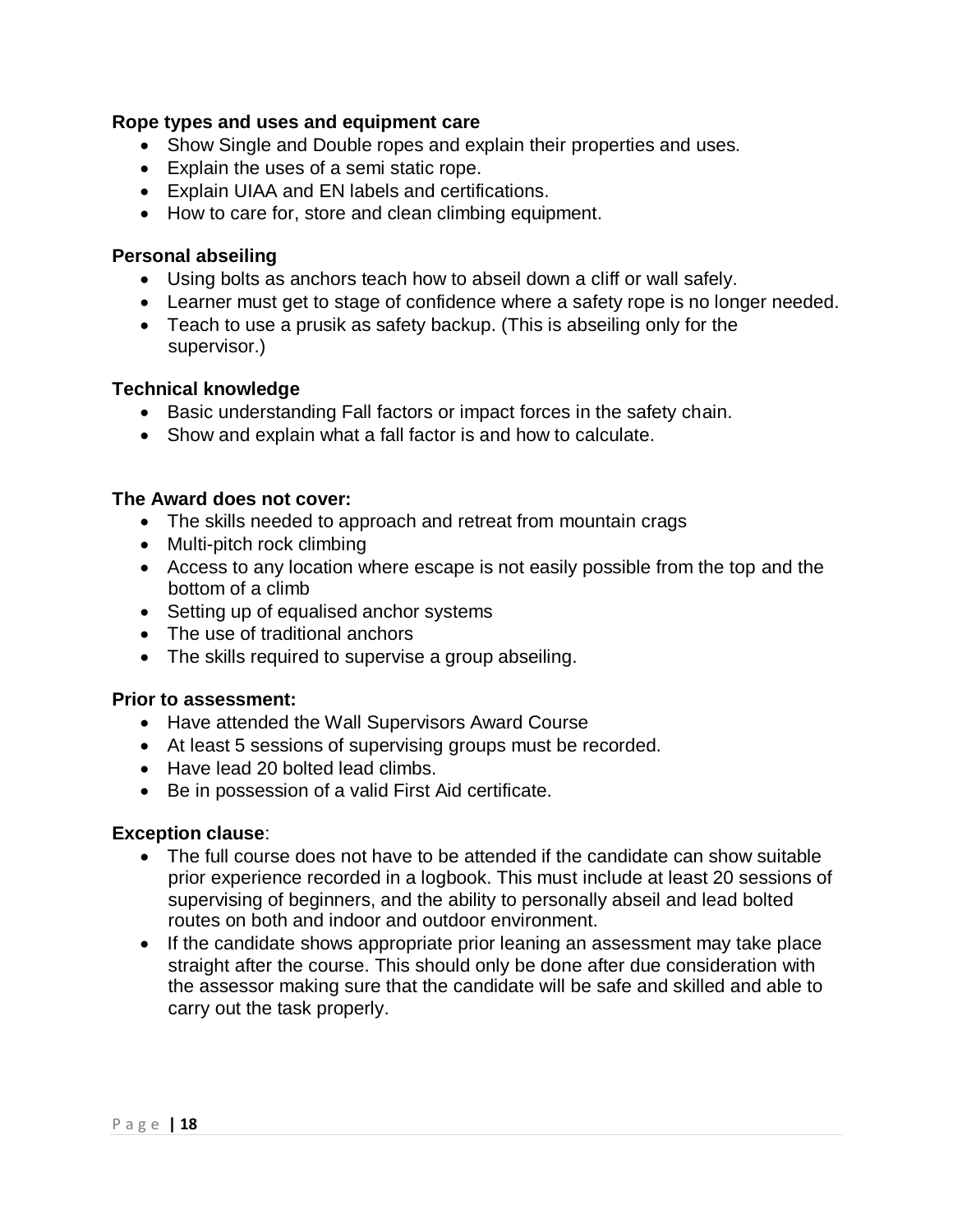### **Assessment:**

- Use the standard MDT Wall climber theory test on Fall Factors and rope use and identification.
- 75%pass mark
- Candidate must be asked to set up a personal abseil and abseil down.
- Candidates must set up top rope on bolted anchors and supervise a small group of beginners.
- Candidates to carry out a good belay technique of a leader and lower off.
- Candidate must lead a simple sport climb and thread the chains correctly.
- This assessment can be integrated and should seek to identify if the candidate can safely manage a group of climbers within the confines of the award.
- Candidates may be coached on non safety skills.
- Candidates may not make any life threatening mistakes causing the assessor to step in.
- The instructor who presented the course may also assess the candidate.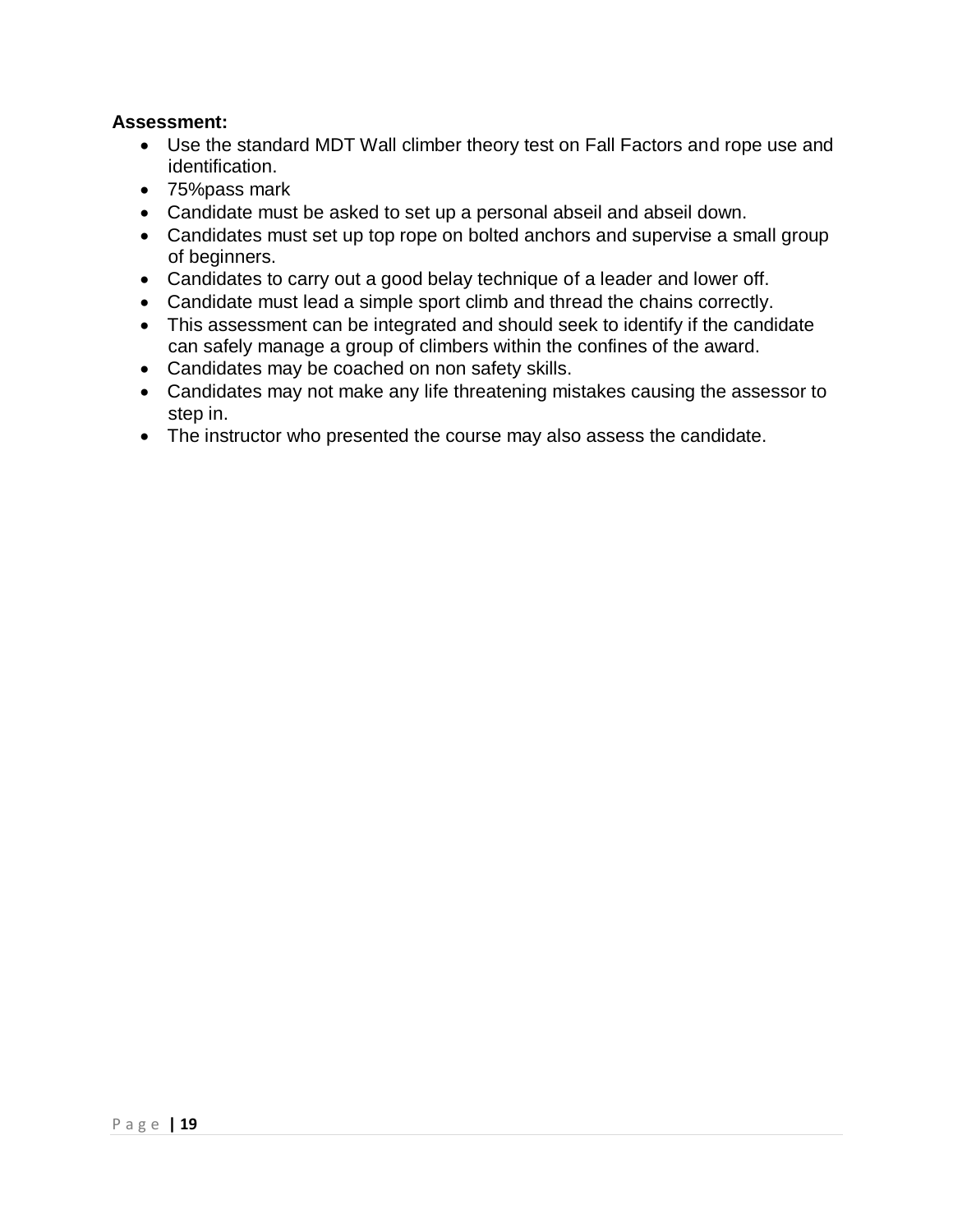# <span id="page-19-0"></span>**Abseil Supervisor Award**

### **Duration:** 4 days

### **Assessment**: 1 day

The Abseil Supervisor Award provides training and assessment for those who are in a position of responsibility while supervising abseiling up to and not exceeding 140 meters.

This course must take place for up to 4 days on an easily accessible natural cliff that has trees, bolts or bollards as anchor points. It could also be held at any artificial venue such as a climbing gym or bridge, but this should not for more than 50% of the time.

### **Knots**

• Rethreaded Figure 8, Figure 8 on the bite, clove hitch, double fisherman's knot, Munter-hitch, prusik knots and alpine butterfly

### **Equipment**

- Identification of semi-static and dynamic ropes and their uses, certification symbols, breaking strengths of ropes and accessory cords.
- Understand the differences and uses of Single and Double ropes in leading and in abseiling.
- Use of plaquettes (reverso) in both modes.

### **Belay techniques**

- Demonstrate the use of various belay plates, Figure 8 devices and auto-locking belays.
- Show good and safe techniques.

# **Artificial (bolted) anchor points**

- Show how to clip into bolted anchors and how to recognize sub standard or weakened bolts.
- Show what a proper stainless steel bolt and hanger looks like before insertion.

### **Group supervision**

- Learners to be shown how to manage groups of beginners.
- Holding areas, landing areas, safety rails, use of helmets, assistant abseil supervisors and radio coms

### **Non- releasable abseils**

• Show how to set up a single line abseil.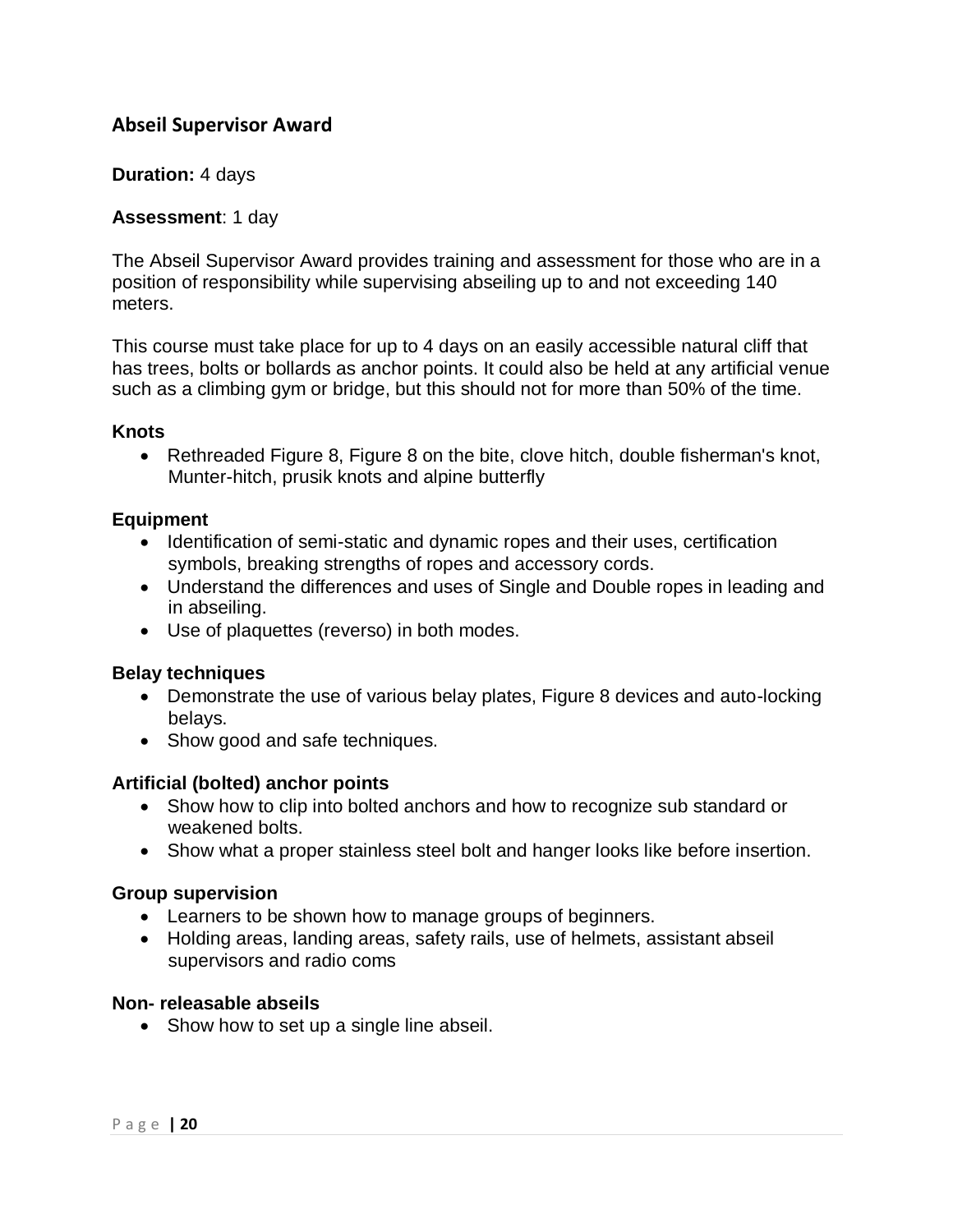### **Re-leasable abseils**

- Set up a releasable abseil using Munter-hitches for belays.
- Abseil and safety ropes should be separate belay systems.
- Operate system with a stuck abseiler.

### **Retrievable abseils**

• Set up and use a simple retrievable abseil.

### **Ascending the rope**

- Show at least 2 prusik knots and ascend the rope using just this and a few karabiners.
- Change over to abseil while on the rope and then stop and change back to ascent.
- Also show how to back up a prusik ascent using a clove-hitch or similar method.
- Ascend a single rope using one method of mechanical means.

### **Hauling systems**

- Demonstrate and use a 3:1 stand alone system and how this system can be incorporated into an abseil set up with a safety line as the haul rope.
- 2:1 assisted haul used in an abseil set up using the safety line as a haul line.

### **Pick-offs (assisted evacuations)**

 Demonstrate 2 two simple ways of moving a stuck abseiler from the safety backup rope onto the abseil rope and bring the person to the ground.

### **Local rescue structures**

Local mountain rescue structures and phone numbers.

### **The Award does not cover:**

- The skills needed to approach and retreat from mountain crags
- Access to any location where escape is not easily possible from the top and the bottom of the abseil site
- Multiple abseils or abseils that involve intermediate stances

### **Prior to assessment**

- Have attended the Abseil Supervisor Award Course
- Be in possession of a valid First Aid certificate
- If the course has been attended, at least 5 sessions of supervising groups must be recorded
- Have personally abseiled 20 times in 3 different areas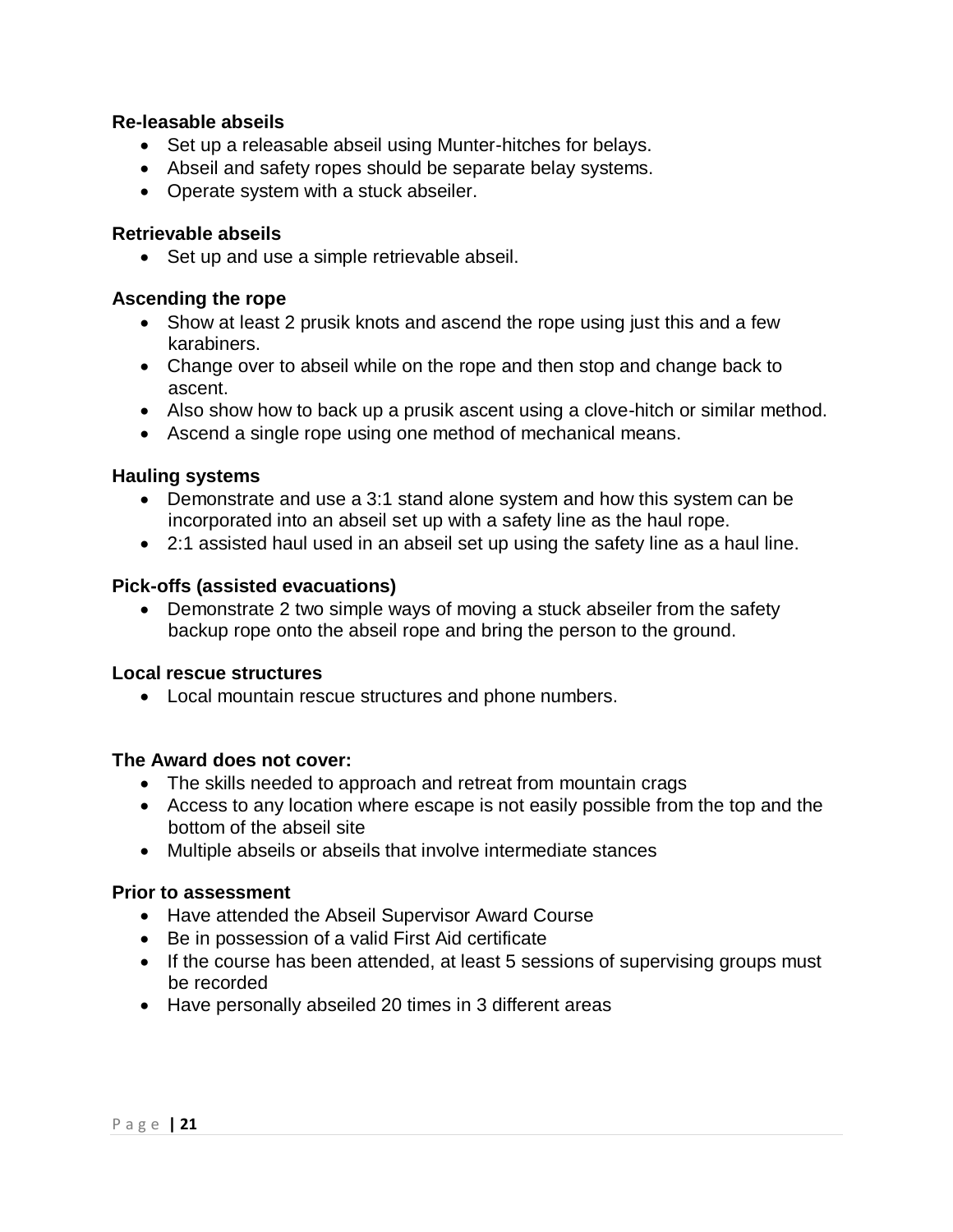### **Exemption clause:**

- The full course does not have to be attended if the candidate can show suitable prior experience recorded in a logbook. This must include at least 10 sessions of supervising of beginners, and the ability to personally abseil and use releasable abseils and ascend a rope using prusiks.
- If the candidate shows appropriate prior leaning an assessment my take place straight after the course. This should only be done after due consideration with the assessor making sure that the candidate will be safe and skilled and able to carry out the task properly in the future. The candidate must be able to complete all of the tasks listed under assessment.

### **Assessment:**

- Use the standard MDT Abseil Supervisor theory test.. 75%pass mark
- The assessment should take place with the candidate managing a group of at least 2 people who are preferably beginners.
- Candidate must be asked to set up a personal abseil and abseil down with a prusik safety.
- Candidate must set up a releasable abseil and send beginners down using a safety back up rope.
- Candidates to carry out good belay technique and communicate clearly with the abseilers.
- Beginner abseilers must be well supervised at the top and bottom of the cliff and wear helmets at all times.
- Candidate must operate the releasable system with a stuck abseiler.
- Candidate must haul a stuck abseiler up using a 3:1 and or a 2:1 system.
- Candidate must ascend and then change to descent on the fixed rope.
- This assessment can be integrated and should seek to identify if the candidate can safely manage a group of abseilers within the confines of the award.
- Candidates may be coached on non safety skills.
- Candidates may not make any life threatening mistakes causing the assessor to step in.
- The instructor who presented the course may also assess the candidate.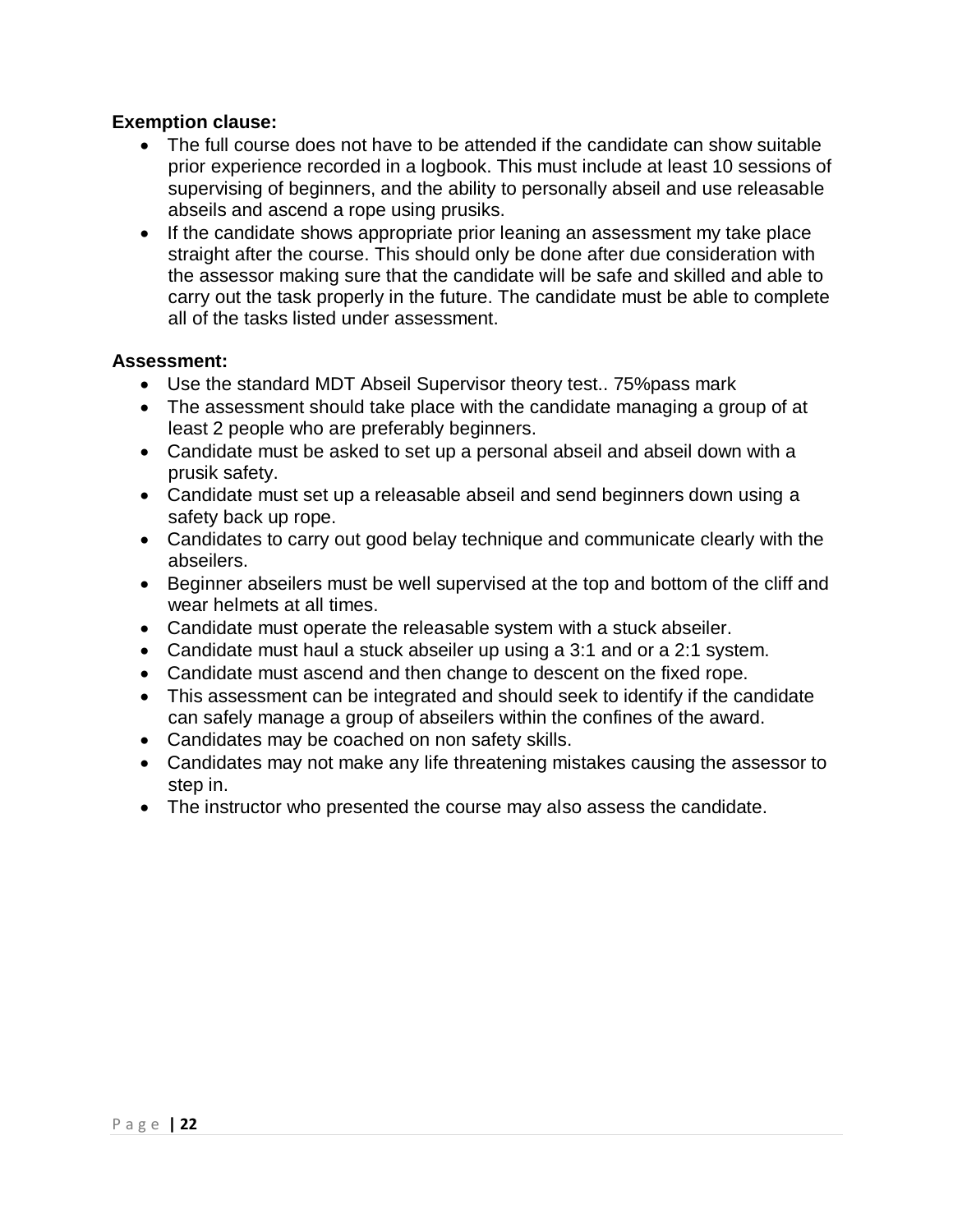# <span id="page-22-0"></span>**Single Pitch Supervisor Award**

### **Duration:** 3 days

### **Assessment:** 1 day

The Single Pitch Supervisor Award provides training and assessment for those who supervise single pitch traditional and sport rock climbing. It also incorporates releasable abseils and ascending a rope.

This course must take place for up to 3 days on an easily accessible natural cliff. Both Traditional and sport climbing must be taught. It could also be held at any artificial venue such as a climbing gym or bridge, but this should not be for more than 25% of the time. The emphasis of the course and the award should be to have the learner at a level where they can lead both Traditional and Sport routes and be able to set up safe topropes. Although abseiling and ascending the ropes are important these skills should not over emphasized.

#### **Knots**

 Rethreaded Figure 8, Figure 8 on the bite, clove hitch, double fisherman's knot, Munter-hitch, prusik knots, and alpine butterfly

### **Equipment**

- Identification of semi-static and dynamic ropes and their uses, certification symbols, breaking strengths of ropes and accessory cords.
- Understand the differences and uses of Single and Double ropes in leading and in abseiling.
- A basic understanding of Fall Factors and how to calculate. Understanding of the breaking strain of ropes and other equipment.
- Use of plaquettes (reverso) in both modes.

### **Belay techniques**

- Demonstrate the use of various belay plates, Figure 8 devices and auto-locking belays.
- Show good and safe techniques.

# **Artificial (bolted) anchor points**

- Show how to clip into bolted anchors and how to recognize sub standard or weakened bolts.
- Show what a proper stainless steel bolt and hanger looks like before insertion.

# **Traditional equipment**

- Demonstrate the use of cams, nuts and hexes.
- The uses and means of placing them.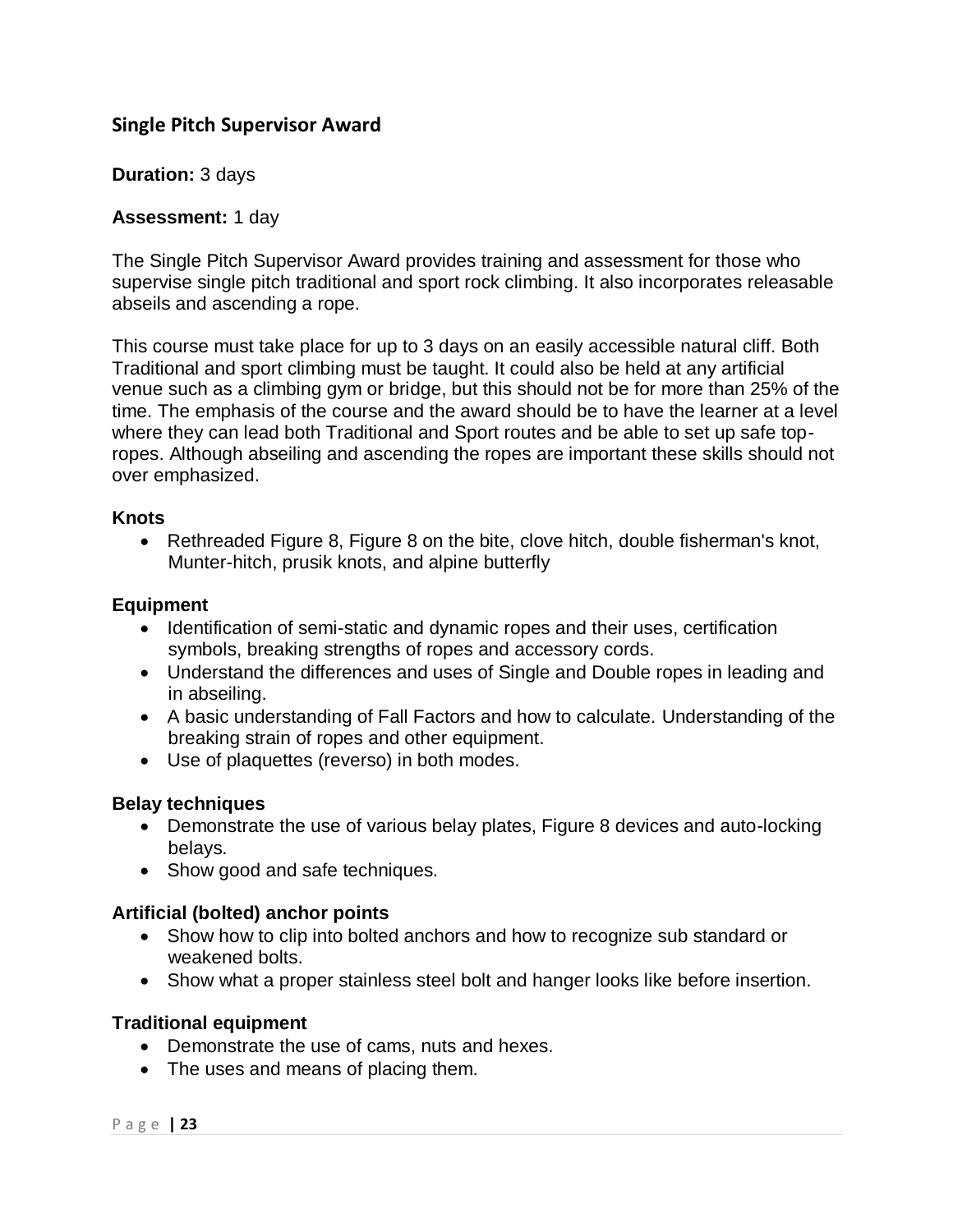### **Group supervision**

- Learners to be shown how to manage groups of beginners.
- How to use methods to safeguard beginner climbers/belayers in bottom rope situations.

### **Top roping**

• Set up equalised anchors and belay from the top of a cliff

### **Bottom roping**

• Set up equalised anchors at the top of a cliff and belay a climber from below.

### **Traditional climbs**

- Climb Traditional single pitch climbs of at least grade 10 during the course.
- The leaner must aim to be proficient at leading grade 14 routes before assessment.
- During the course the leaner should get to lead at least 3 single pitch routes.

### **Sport climbs**

- Climb Sport single pitch climbs of at least grade 14 during the course.
- The leaner must aim to be proficient at leading grade 16 sport routes before assessment.
- During the course the leaner should get to lead at least 3 single pitch routes.

### **Threading anchors**

 Leaner must be taught to thread lower off anchors on a sport route in such a way that they are never unattached to the safety system.

### **Re-leasable abseils**

- Set up a releasable abseil using Munter-hitches for belays.
- Abseil and safety ropes should be separate belay systems.
- Operate system with a stuck abseiler.

# **Retrievable abseils**

• Set up and use a simple retrievable abseil.

# **Ascending the rope**

- Show at least 2 prusik knots and ascend the rope using just this and a few karabiners.
- Change over to abseil while on the rope and then stop and change back to ascent.
- Also show how to back up a prusik ascent using a clove-hitch or similar method.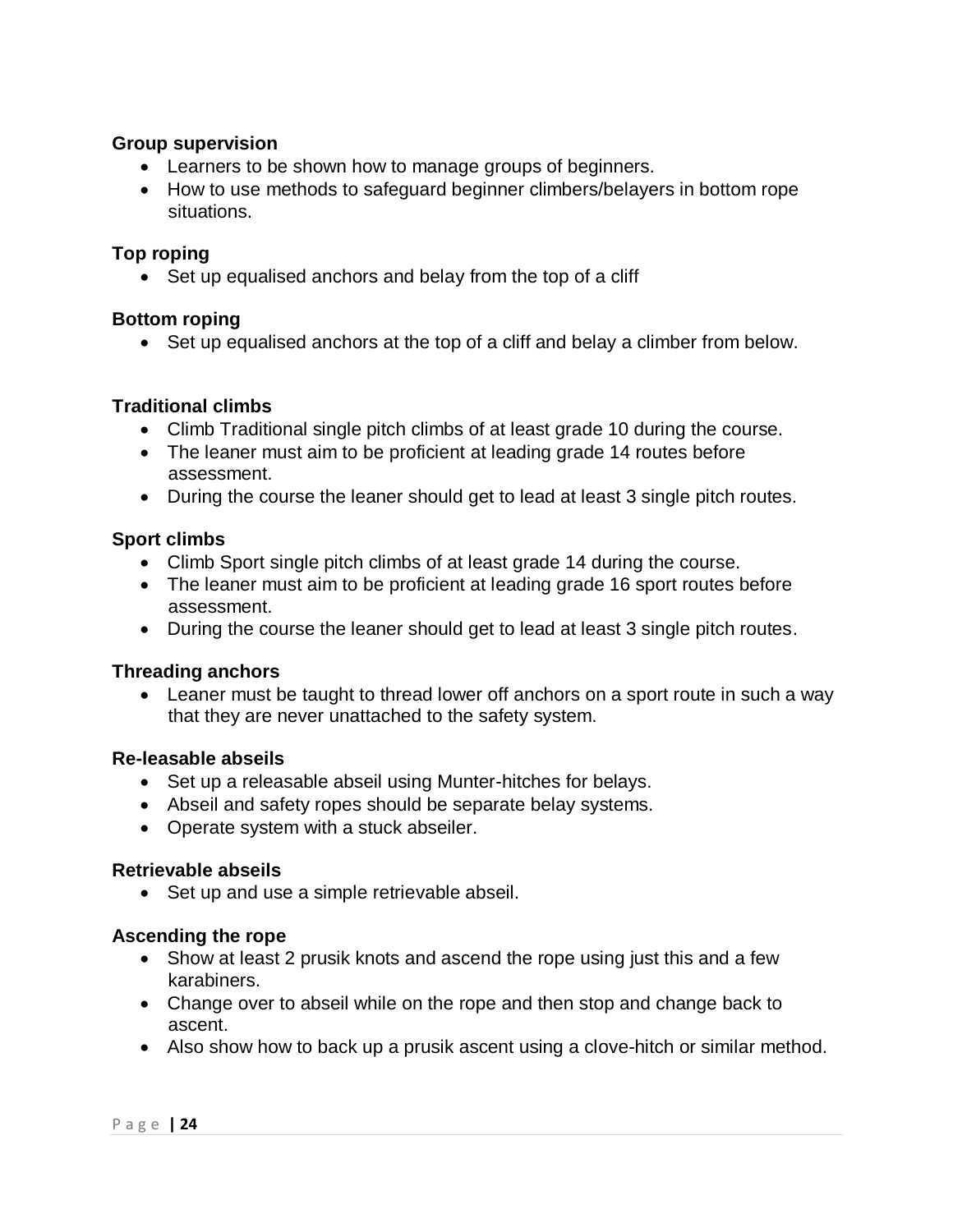### **Hauling systems**

 Demonstrate and use a 3:1 stand alone system and how this system can be incorporated into a climbers belay system at the top of a climb.

### **Local rescue structures**

Local mountain rescue structures and phone numbers.

### **The Award does not cover:**

- The skills needed to approach and retreat from mountain crags
- Access to any location where escape is not easily possible from the top and the bottom of the abseil site
- Multiple abseils or abseils that involve intermediate stances

### **Prior to assessment:**

- Have attended the Single Pitch Supervisor Award Course
- At least 5 sessions of supervising groups must be recorded
- Have lead 20 named Traditional climbs
- Have lead 20 named Sport climbs
- Be in possession of a valid First Aid certificate

### **Exception clause:**

- The full course does not have to be attended if the candidate can show suitable prior experience recorded in a logbook. This must include at least 10 sessions of supervising of beginners, and the ability to personally abseil and use releasable abseils and ascend a rope using prusiks. At least 30 single pitch Traditional climbs and 30 Sport must have been lead.
- If the candidate shows appropriate prior leaning an assessment my take place straight after the course. This should only be done after due consideration with the assessor making sure that the candidate will be safe and skilled and able to carry out the task properly in the future. The candidate must be able to complete all of the tasks listed under assessment.

### **Assessment:**

- Use the standard MDT Single Pitch Supervisor theory test (75% pass mark)
- The assessment should take place with the candidate managing a group of at least 2 people who are preferably beginners
- Candidate must lead a Traditional single pitch climb on-sight of at least grade 14
- Candidate must lead a Sport climb on-sight of at least grade 16 and safely thread the top anchors and lower-off
- Candidate must be asked to set up a personal retrievable abseil and abseil down with a prusik safety
- Candidate must set up a releasable abseil and send beginners down using a safety back up rope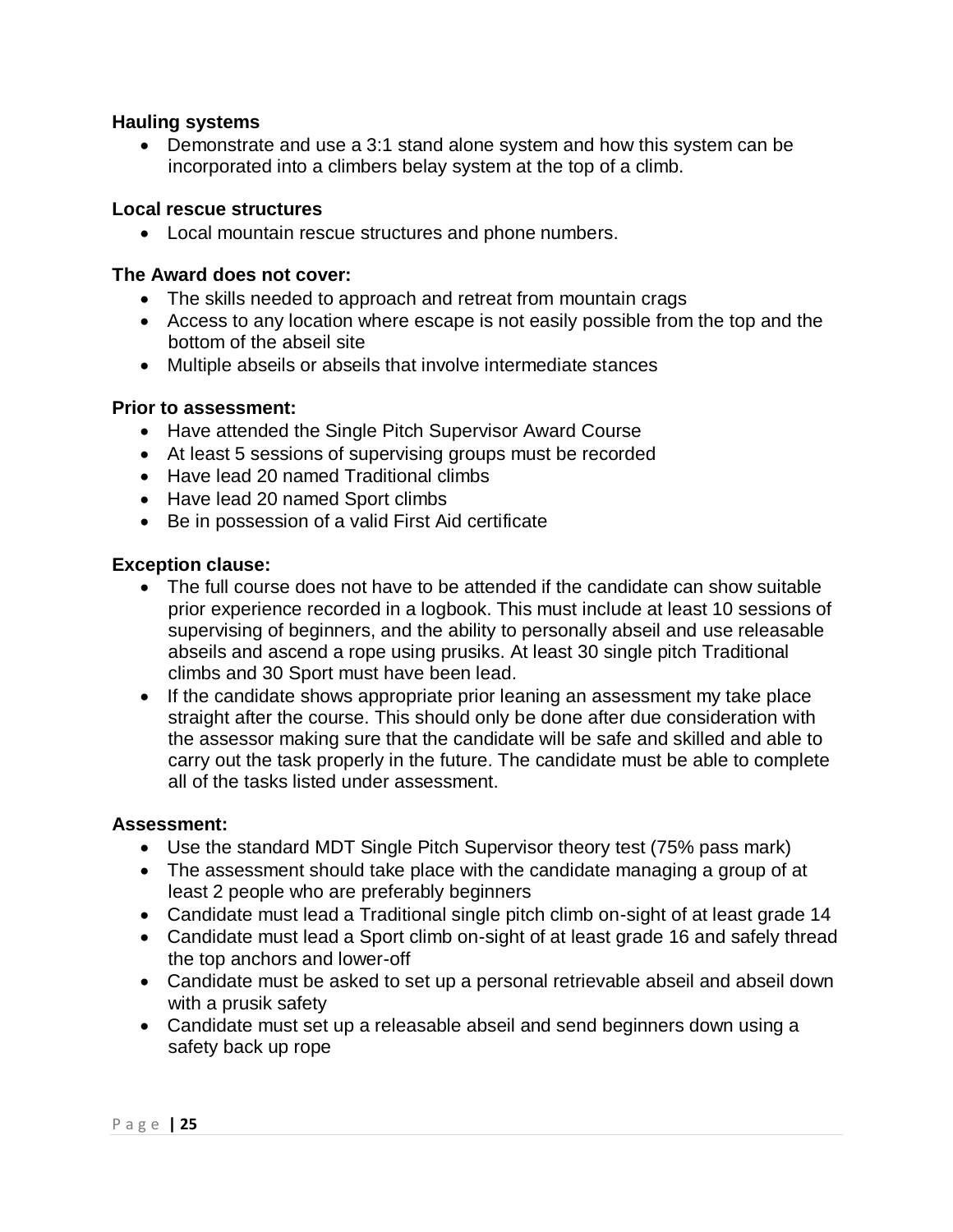- Candidates to carry out good belay technique and communicate clearly with the abseilers.
- Beginner abseilers must be well supervised at the top and bottom of the cliff and wear helmets at all times
- Candidate must operate the releasable system with a stuck abseiler
- Candidate must haul a stuck abseiler up using a 3:1
- Candidate must ascend and then change to descent on the fixed rope
- This assessment can be integrated and should seek to identify if the candidate can safely manage a group of climbers in a top and bottom rope situation and to second Traditional and Sport climbs within the confines of the award
- Candidates may be coached on non safety skills
- Candidates may not make any life threatening mistakes causing the assessor to step in.
- The instructor who presented the course may also assess the candidate

# **The Award does not cover:**

- The skills needed to approach and retreat from mountain crags
- Multi-pitch rock climbing and it's supervision
- Access to any location where escape is not easily possible from the top and the bottom of a climb
- Releasable abseils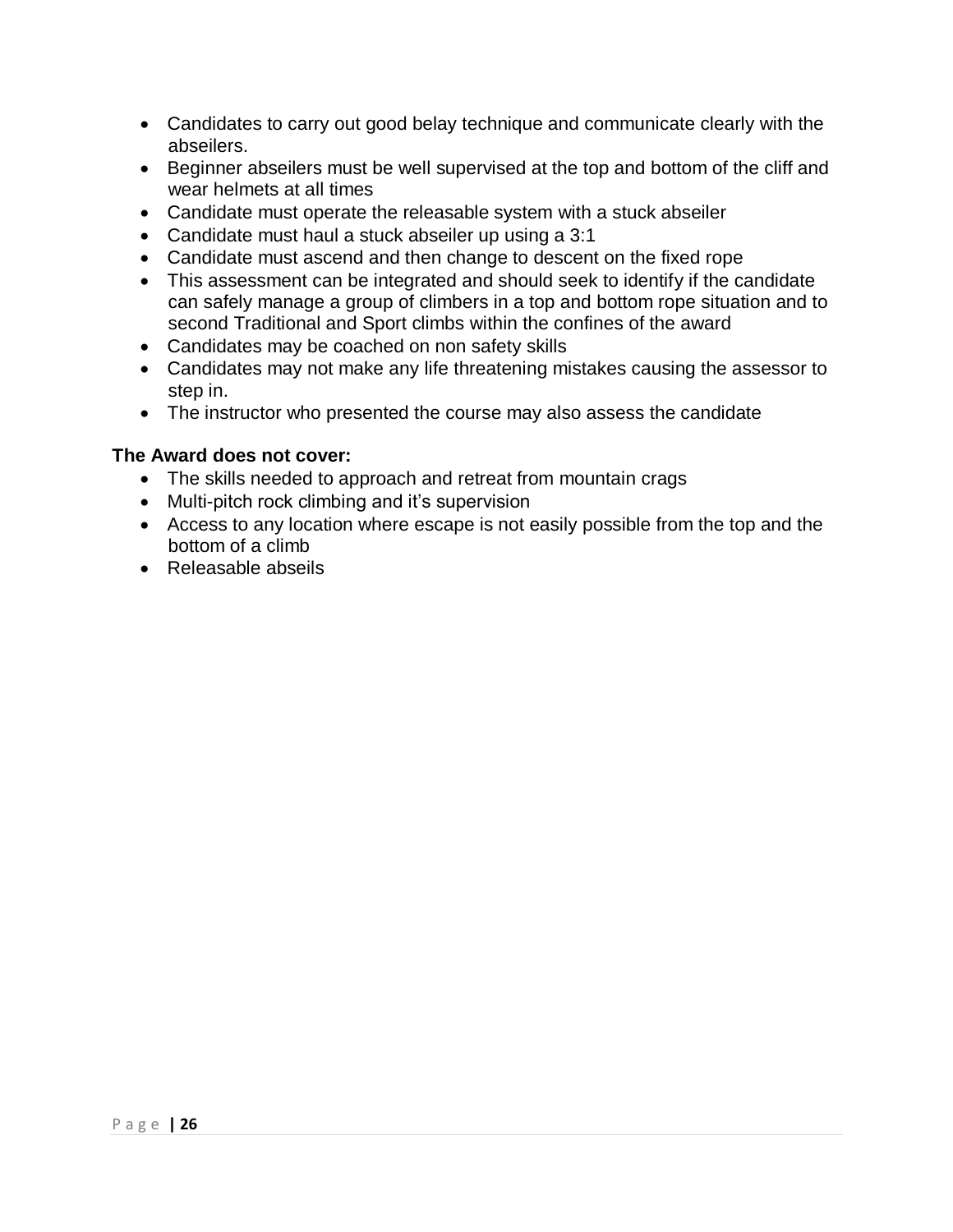### <span id="page-26-0"></span>**Mountain Leader Award**

The Mountain Leader Award is an award to promote the safe enjoyment of the hills and mountains. The scheme provides training and assessment in the technical and group management skills required by those who wish to lead groups in the mountains, hills and wilderness of southern Africa. It integrates experience, training and assessment in a variety of testing conditions in mountainous country.

#### **Duration:** 4 days

### **Assessment:** 2 day

#### **The course covers:**

- Navigation on trails
- Basic off-trail navigation
- Weather prediction
- Safety on steep ground
- River crossings
- Group leadership
- Camp craft and hygiene
- Emergency procedures
- Mountain rescue structures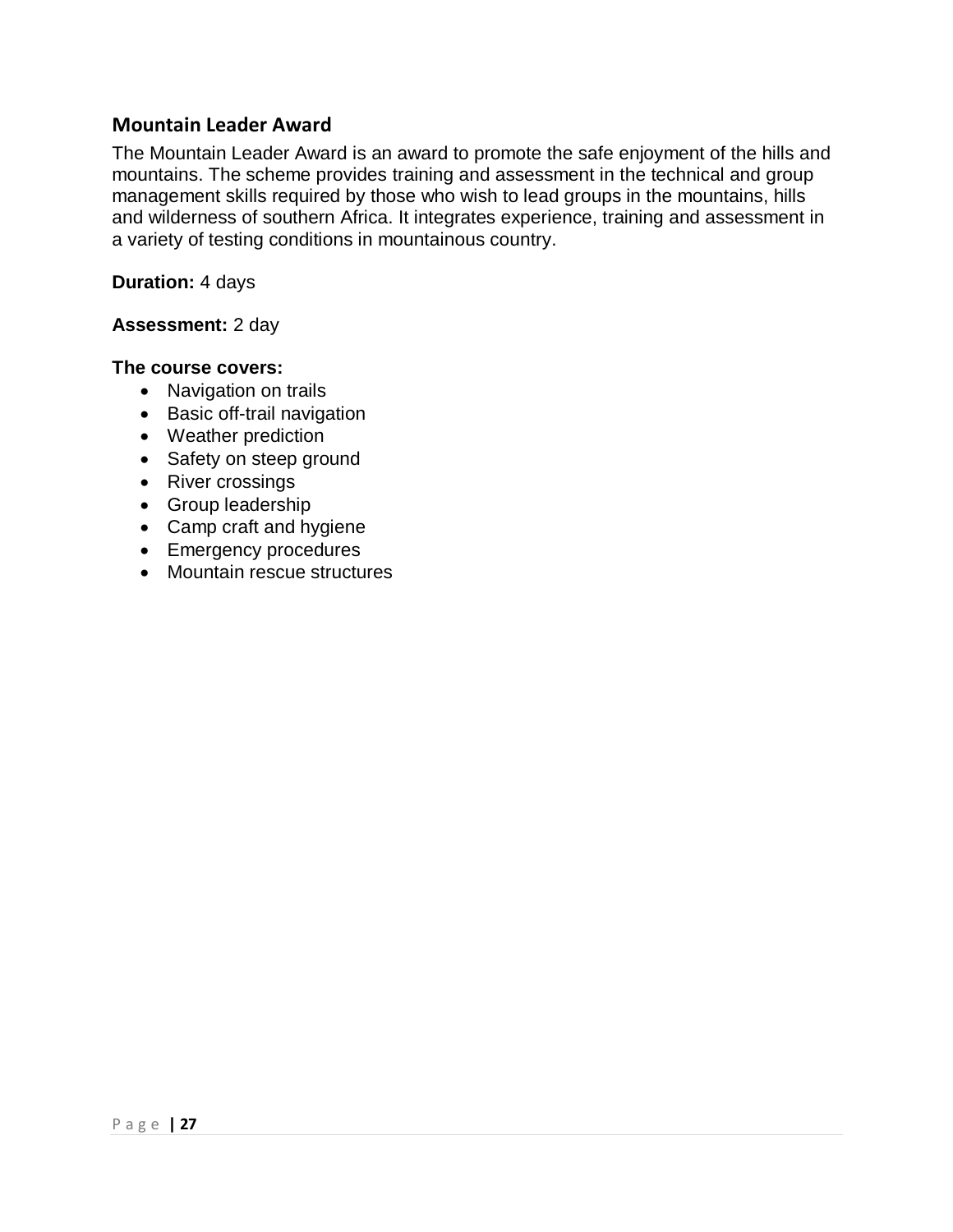### **International Mountain Leader Award**

The International Mountain Leader Award provides comprehensive training and assessment for individuals who aspire to work as leaders in southern Africa and further afield. It integrates training, experience and assessment in a variety of realistic situations.

The Award provides training and assessment in the skills required for leading and educating groups worldwide in summer conditions and also on easy snow covered, rolling, Nordic type terrain in the "middle mountains" in winter conditions. The scheme does not involve the techniques and equipment of alpinism or glacial travel.

#### **Duration:** 6 days

#### **Assessment:** 4 days

- Advanced navigation on and off trail
- Weather prediction and understanding
- Safety on steep ground including the use of a rope
- River crossings with and without the use of a rope
- Movement over snow covered terrain
- Mountain hazards and their avoidance
- Group leadership
- Camp craft and hygiene
- Emergency procedures
- Mountain rescue structures
- Instructor Awards

The Instructors Awards provides comprehensive training and assessment for individuals working as instructors privately or at mountaineering centres. The awards are primarily concerned with candidates ability to run MDT courses and assessments in-line with the organisations requirements. Candidates are required to have attained certain previous MDT awards before attending an instructor course.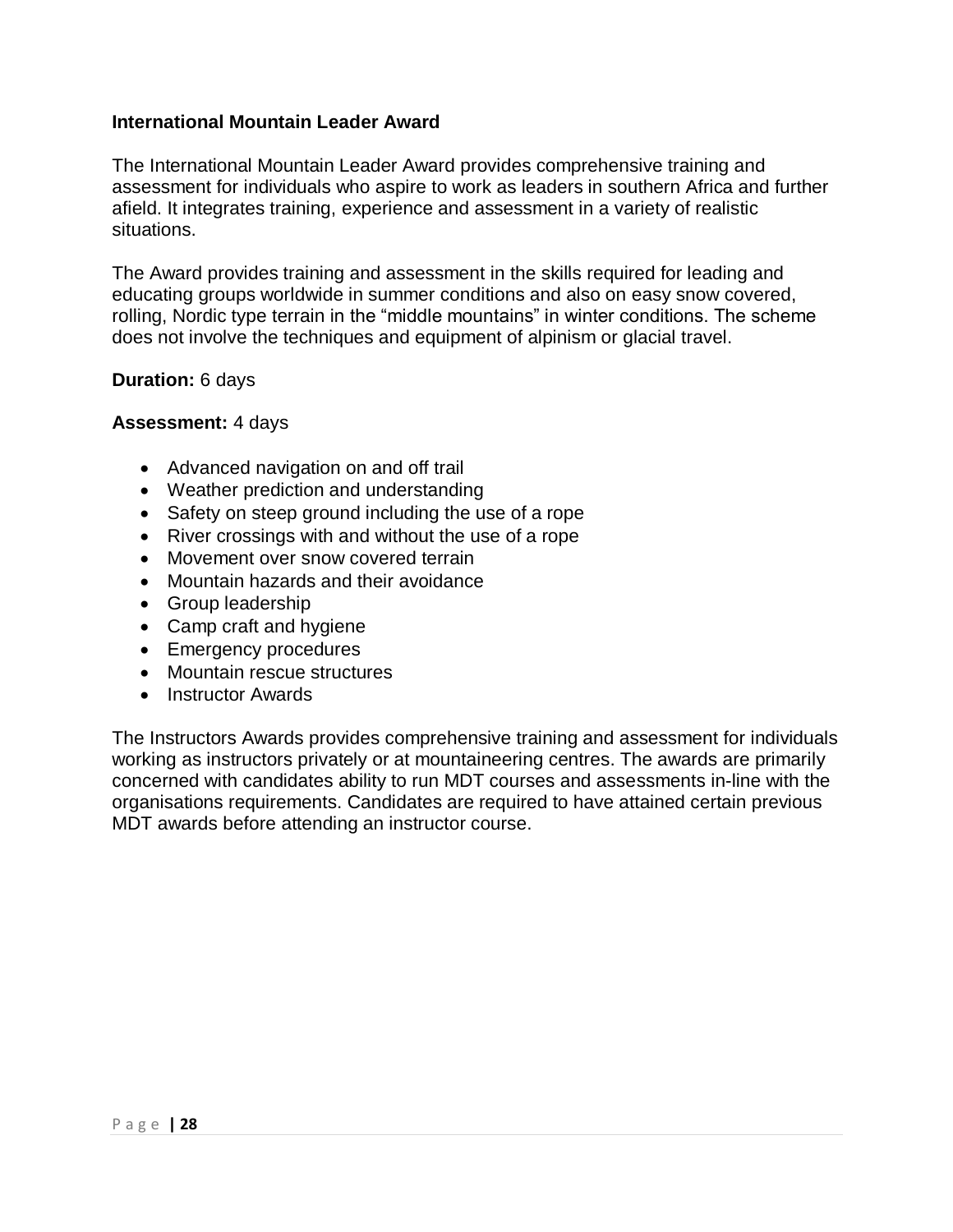# <span id="page-28-0"></span>**Mountain Walking Instructor**

#### **Requirements prior to course:**

Must hold the IML award prior to attending the course.

#### **Duration of course**: 3 days

#### **Assessment:** 2 days

#### **The objective of this course is two fold:**

- To teach the leaner about the contents of the other mountain leader (hiking) courses so that they may effectively instruct these courses
- To teach the leaner how to practically run these courses and assessments. Much of this course takes place in a classroom situation

Syllabus of the ML award - Explain the syllabus and objectives

Syllabus of the IML award - Explain the syllabus and objectives

Syllabus of the Hiking Leader course - Explain the syllabus and objectives

#### **Methods of teaching navigation**

- Different ways of taking a compass bearing.
- How to run a navigation exercise in good and bad visibility.
- How to teach about maps
- How to teach about geography and land features.

#### **MDT administration**

- How the MDT administration and paper trail works
- Assessment process and standards of MDT Awards
- How to run a practical assessment and standard tests

#### **Prior to assessment:**

- Must have completed the Mountain Walking Instructor Course
- Have acted as an assistant instructor or assessor on at least 5 prior occasions during MDT mountain walking courses

#### **Assessment for the Mountain Wallking Instructor**

- Be in possession of a valid First Aid certificate
- Write the standard MDT MWI test (75% pass)
- Be observed running a full Basic Hiking Course
- Be observed running an IML course
- Be examined on any aspect of the mountain leader syllabi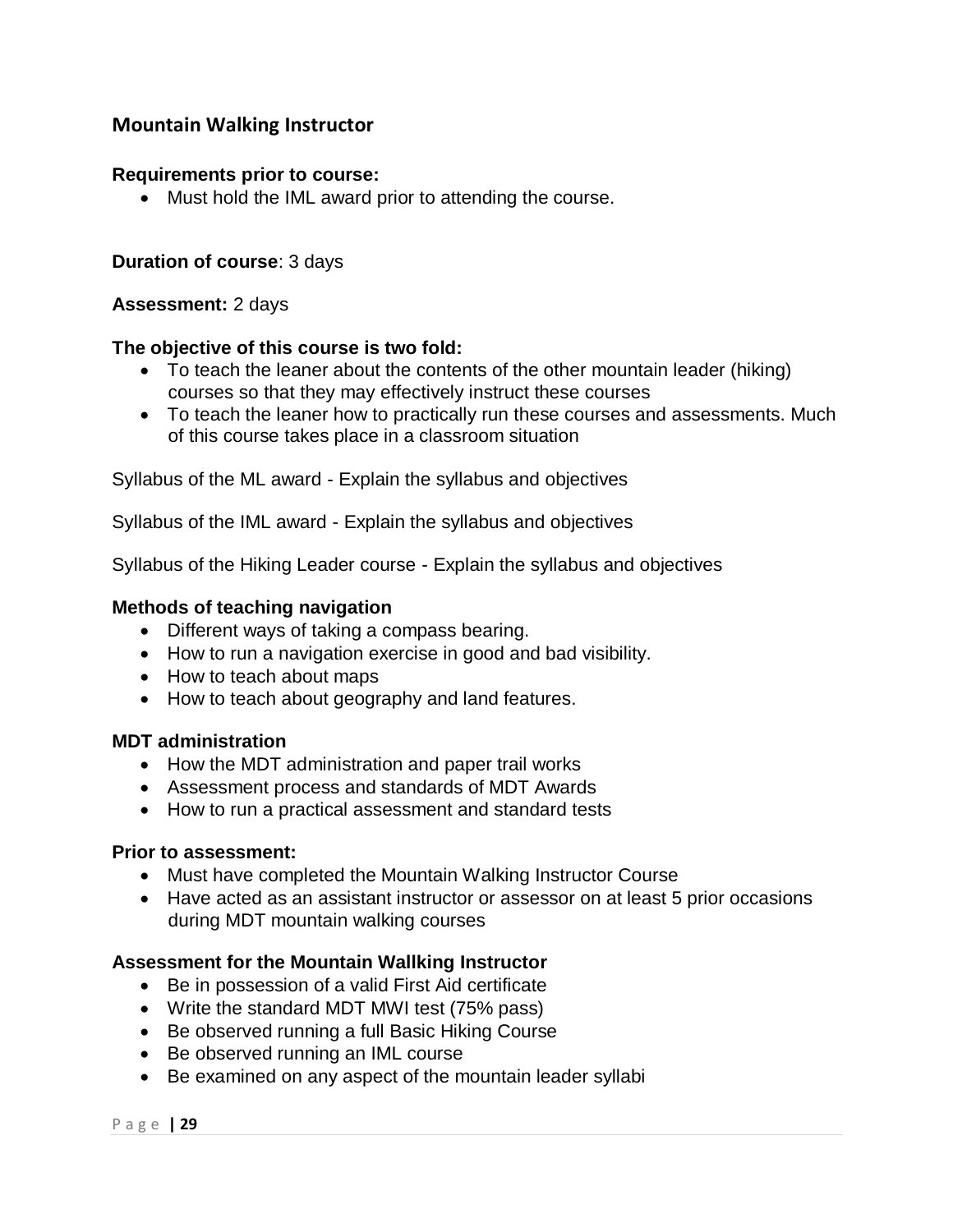# **Clauses**

- The candidate may not be assessed in the practical by the same instructor who presented the course, i.e. the instructor of the course may only check the logbook and written test.
- Two assessors must examine the candidates levels of skill and experience
- Due to assessors being geographically distant at times the assessors may take several sessions to examine the candidate and in different locations
- Both assessors must find the candidate competent
- The assessors must write a report on how the candidate was found competent and any weaknesses they may have found. A copy of this report must be lodged with the MDT administrator.

# <span id="page-29-0"></span>**Rock Climbing Instructor**

The program provides training and assessment in the skills required to teach, and assess rock climbing and to conduct all courses and assessments of the MDT. This is the highest level of rock climbing and candidates are expected to have wide range of skills and knowledge. The core to this is the ability to be a highly skilled rock climber.

### **Requirements prior to course:**

- Must hold the SPSA and ASA and ML awards and have attended the RCL recreational course or can show similar experience
- Must have lead or co-lead 50 named multi-pitch climbs
- Must have lead 100 Sport pitches
- Must have climbed in at least 10 different venues in southern Africa
- Must be able to leadership grade 17 Traditional climbs
- Must be able to lead grade 20 Sport climbs
- Must have climbed had at least 3 routes of grade A2

### **Duration of course**: 3 days

### **Assessment:** 2 days

### **The objective of this course is two fold**

- To teach the leaner about the contents of the other MDT rock and abseiling courses and awards so that they may effectively instruct these courses
- To teach the leaner how to practically run these courses and assessments. A small proportion of this course may take place in the classroom.

The leaner must also hold the Mountain Leader Award so that they can safely approach and retreat from mountain crag areas.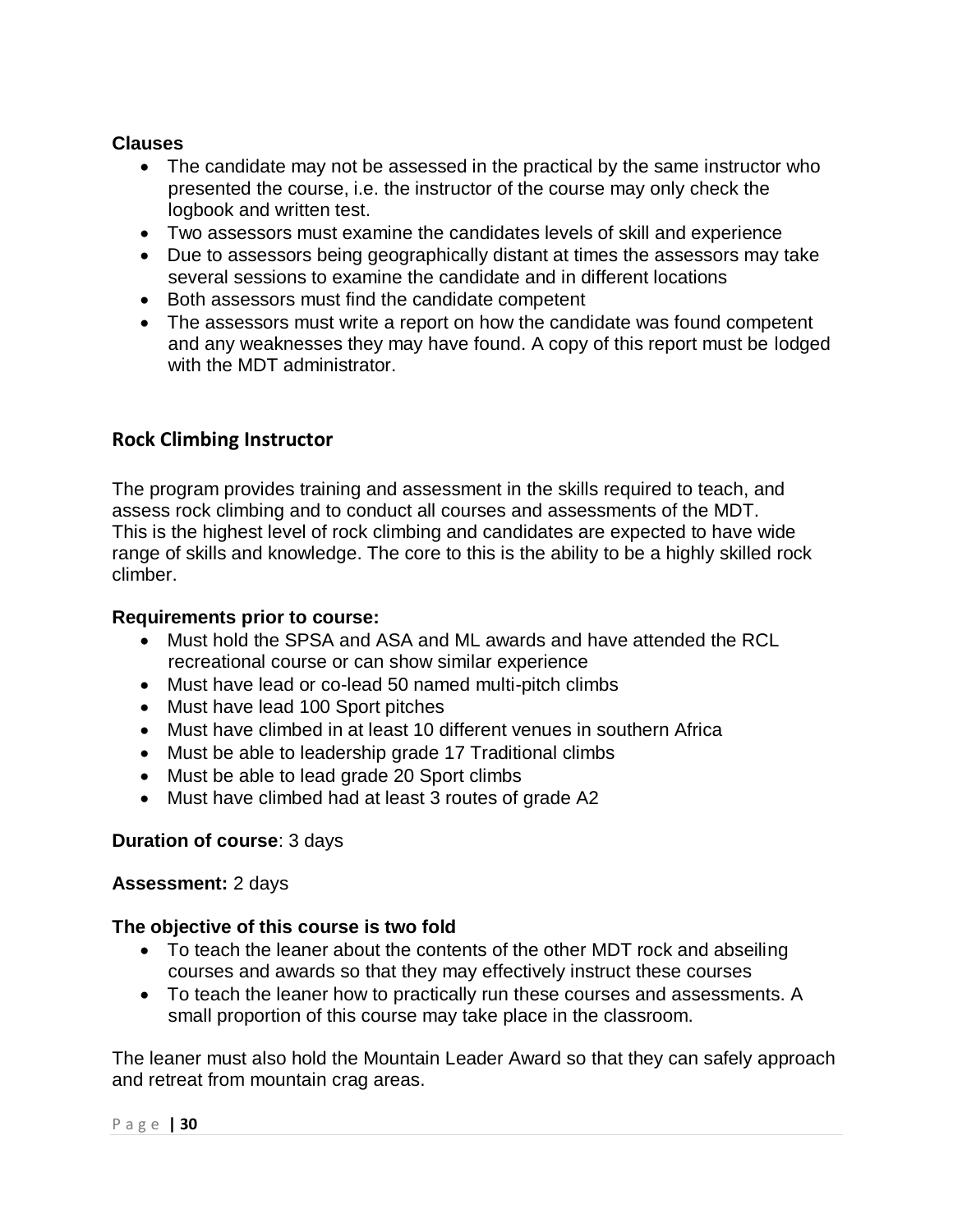Syllabus of the Beginner rock climber course - Practically teach what and how the award should be presented.

Syllabus of the ASA award - Practically teach what and how the award should be presented.

Syllabus of the Walking Climbing Supervisor - Practically teach what and how the award should be presented.

Syllabus of the Rock climbing Leader Course - Practically teach what and how the award should be presented.

Syllabus of the Single Pitch Supervisor Award - Practically teach what and how the award should be presented.

### **Teaching methods of other aspects of the syllabi**

- How to safe guard beginner top rope belay/climber situations
- How to teach lead climbing
- MDT administration
- How the MDT administration and paper trail works
- Assessment process and standards of MDT Awards
- How to run a practical assessment and standard written tests.

### **Assessment for the Rock climbing Instructor**

- Be in possession of a valid First Aid certificate
- Write the standard MDT RCI test. 75% pass mark
- Be observed running a full any one recreational course
- Be observed running any one Leadership course
- Be examined on any aspect of the rock climbing award or syllabi

### **Clauses**

- The candidate may not be assessed in the practical by the same instructor who presented the course, i.e. the instructor of the course may only check the logbook and written test
- Two assessors must examine the candidate's levels of skill and experience
- Due to assessors being geographically distant at times, the assessors may take several sessions to examine the candidate and in different locations.
- Both assessors must find the candidate competent.
- The assessors must write a report on how the candidate was found competent and any weaknesses they may have found. A copy of this report must be lodged with the MDT administrator.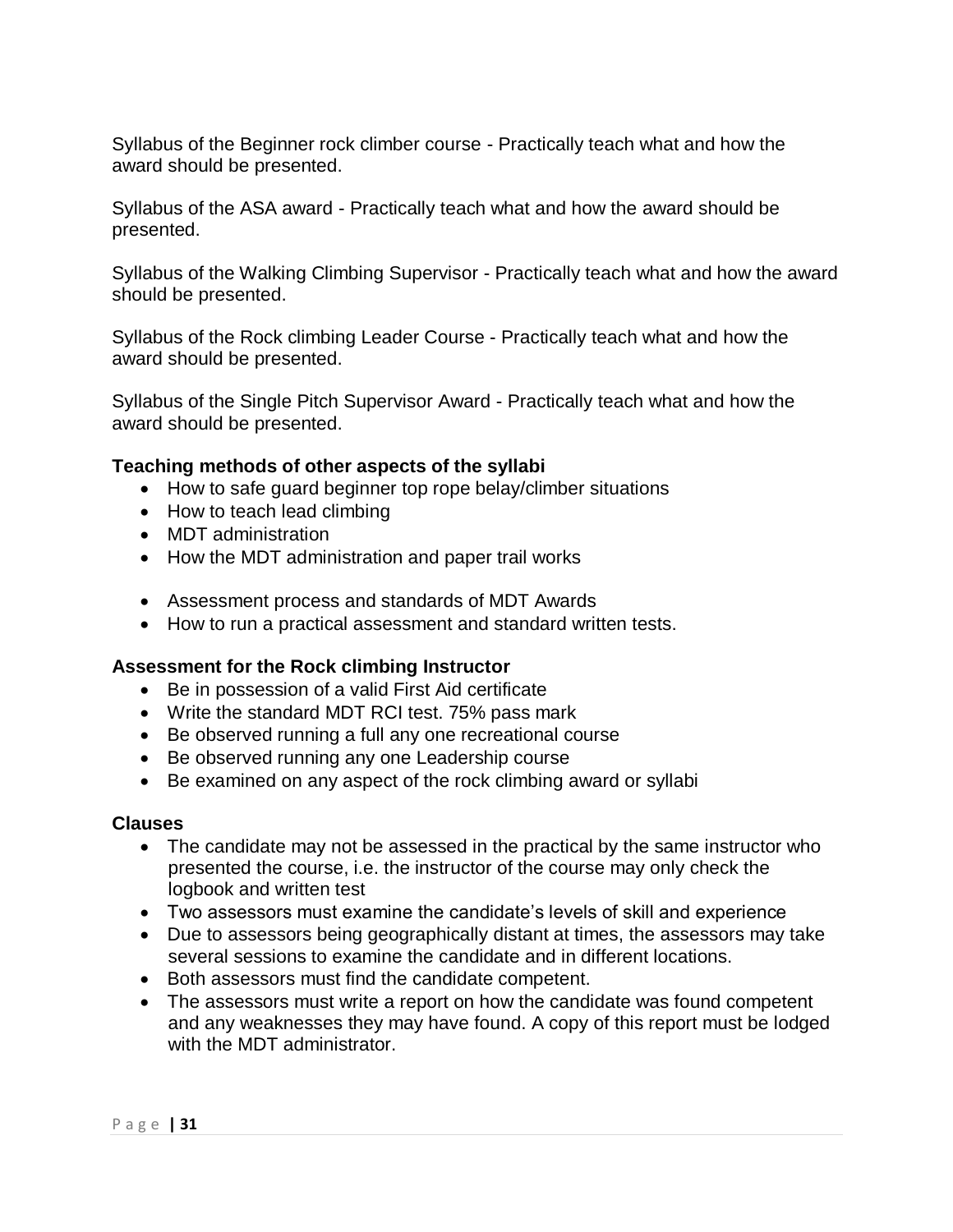# <span id="page-31-0"></span>**Mountaineering Instructor Certificate**

The program provides training and assessment in the skills required to teach, and assess general mountaineering, mountain hiking, mountain leadership and rock climbing and to conduct all courses and assessments of the MDT. It is a culmination of the both mountain walking skills and of rock, snow and ice climbing. This is the highest level and candidates are expected to have wide range of skills and knowledge. The core to this is the ability to be a highly skilled mountaineer on both rock, snow and ice. Experience outside the borders of South Africa is highly recommended.

### **Requirements prior to course:**

- Hold a valid First aid certificate
- Must hold at least the IML and RCI awards
- Must have attended the RCL course
- Must have attended the Beginner snow climbing course
- Must have attended the Beginner ice climbing course
- Must have lead or co-lead 60 named multi-pitch climbs
- Must have lead 150 Sport pitches
- Must have climbed in at least 10 different venues in southern Africa
- Must have climbed at least 20 major mountain routes (these may be included in the 60 multi pitch climbs)
- Must be able to lead grade 17 Traditional climbs
- Must be able to lead grade 20 Sport climbs
- Must be have climbed at least 15 winter routes on snow or ice, or mixed
- Must be able lead grade WI 4 water ice routes
- Must have climbed at least 3 routes of grade A2
- Must be able to present evidence of experience of working in a technical mountain rescue capacity

### **Duration of course:** 4 days

### **Assessment:** 3 days

- Must be in possession of a valid First Aid certificate
- Write the standard MDT MIA test (75% pass mark)
- Be examined on any aspect of the rock climbing award or syllabi
- The candidate is to be assessed on teaching a least 2 courses which they have not yet been observed on during their other awards
- The candidate must lead or co-lead a major technical mountain route as part of the assessment